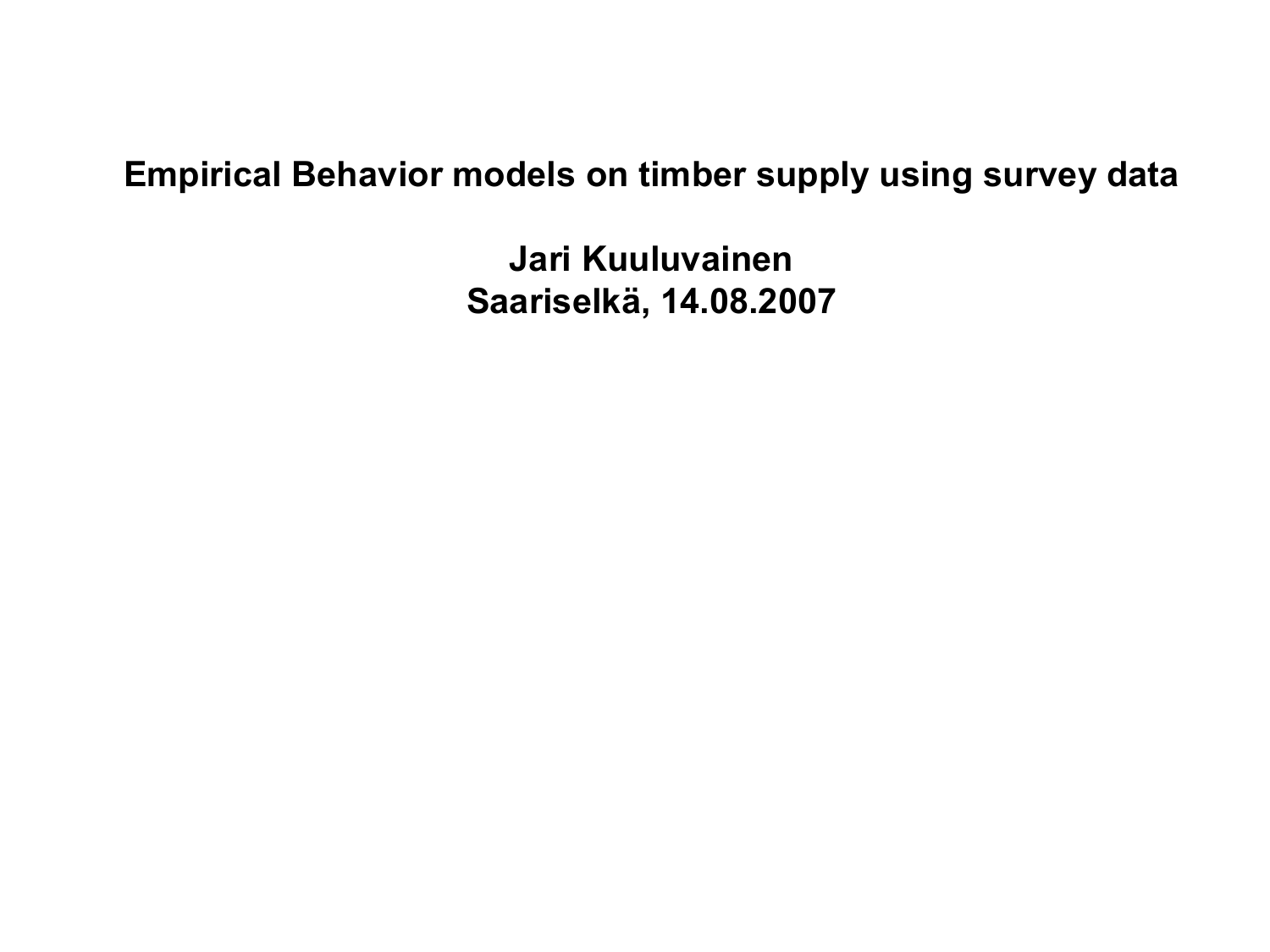### • Consistent estimation of long-run non**industrial forest owner timber supply using micro data**

*Ibrahim M. Favada, Jari Kuuluvainen Jussi Uusivuori* 2006

• **The effects of prices, owner charasteristics and ownership objectives on timber supply** *Ibrahim, M. Favada, Heimo Karppinen, Jari Kuuluvainen, Jarmo Mikkola & Corinne Stavness.* 2006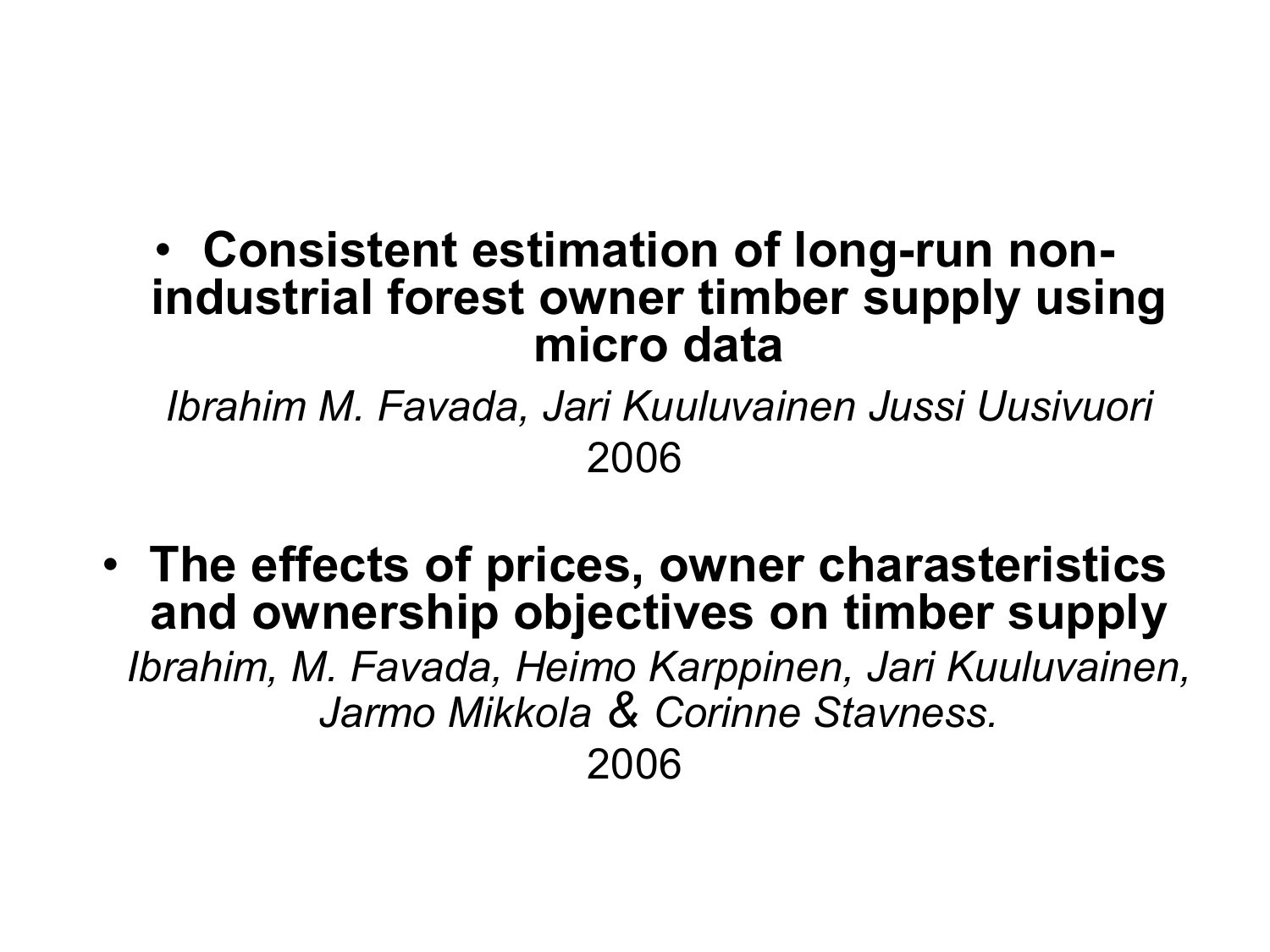## Is it possible to relate empirically estimated price elasticities to the Faustmann rotation model?

|                                  | <b>Heteroscedastic</b><br><b>IHS</b> tobit |                      |                         |  |  |  |
|----------------------------------|--------------------------------------------|----------------------|-------------------------|--|--|--|
| <b>Variable</b>                  | <b>Probability</b>                         | <b>Unconditional</b> | <b>Conditional mean</b> |  |  |  |
|                                  |                                            | mean                 |                         |  |  |  |
| Timber price, $p$ <sup>*</sup> ) | $0.982^{b}$                                | 0,107                | $-0.875$ c              |  |  |  |
| (cross-section)                  | (0.411)                                    | (0.659)              | (0.470)                 |  |  |  |
| Timber price, $\dot{p}$ ,**)     | $1,570^a$                                  | $1,253^{\circ}$      | $-0,225$                |  |  |  |
| (cross-time)                     | (0,141)                                    | (0, 324)             | (0,277)                 |  |  |  |

\*) Dep. var. sawlogs sold, m3/ha/year, scaling age classes 60-100 area \*\*) Dep. var. total roundwood sold, m3/ha/year, scaling: woodlot area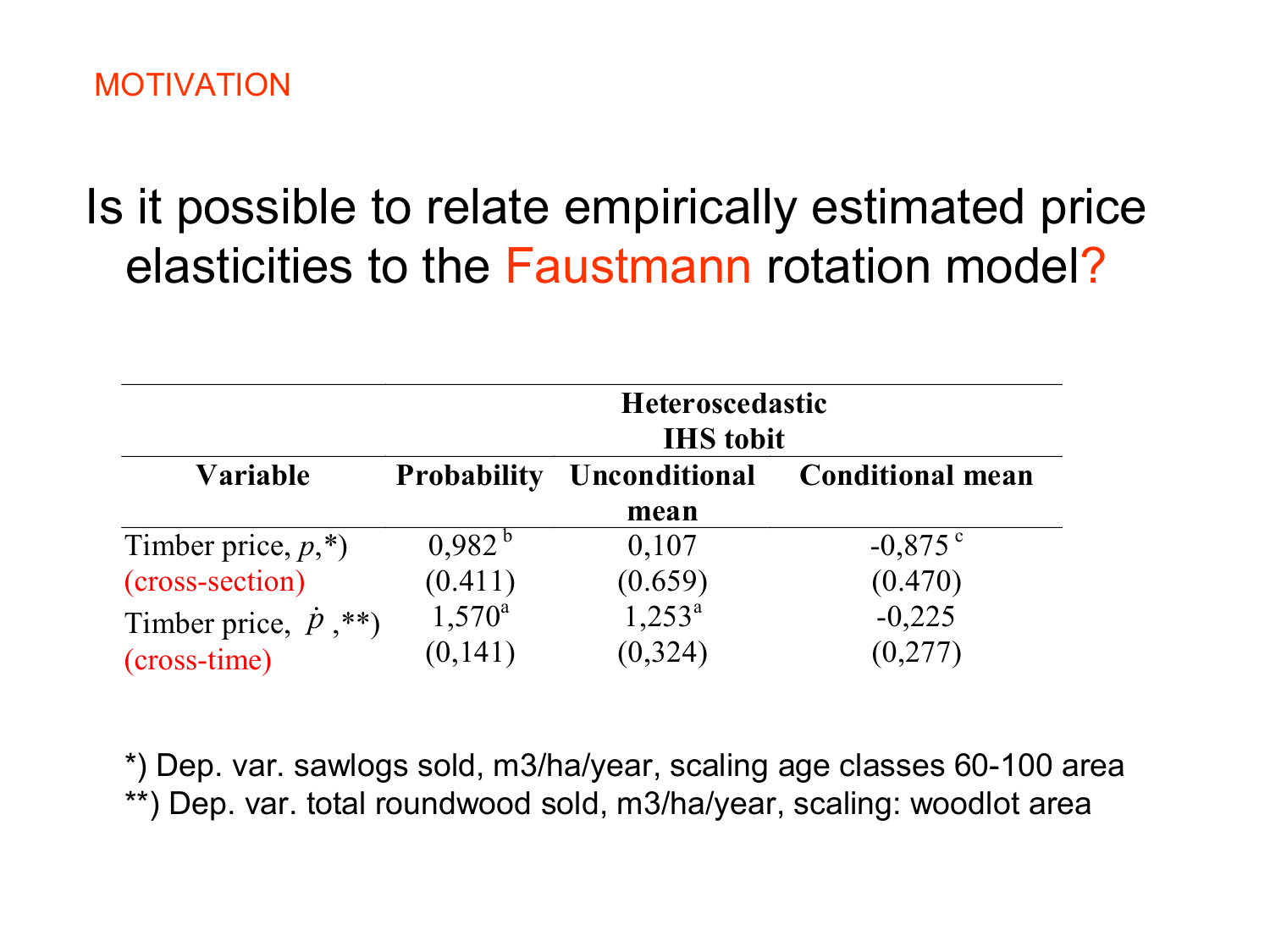### Introduction

- Hartman 1976: Monetary non-timber values in the Faustmann model
- Binkley 1980: Non-timber values in forest owner's (static) utility maximization problem
- **Theoretical background for econometric models of timber supply using micro data Household production models,**
	- 1) Biomass harvesting model

Lohmander 1983 (nonseparability), Koskela 1989a, 1989b, (uncertainty, perfect and imperfect capital markets) Kuuluvainen, 1989, 1990 imperfect capital markets Ovaskainen 1992 with in *situ values*

#### 2) Faustmann model

Hyberg and Holthausen 1989 (incl. econometric experiments) Tahvonen, 1998, bequest values, imperfect capital market, *in situ* values

**Conclusion**: Under bequest motives, market imperfections and/or in situ values in addition to prices, costs and interest rate, owners preferences affect the harvesting decisions.

Tahvonen and Viitala 2006: Market level analysis should be based on the rotation model.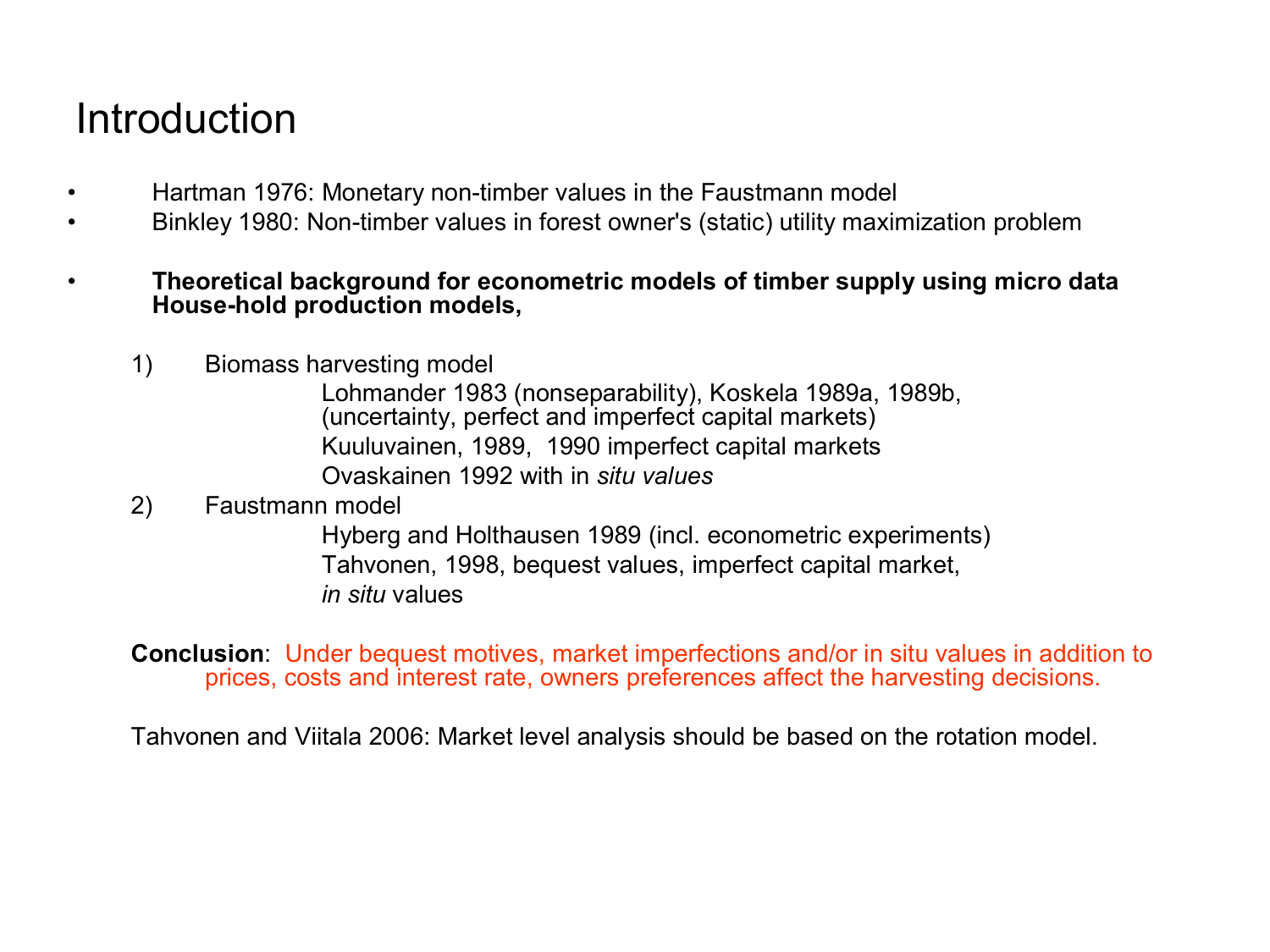# Other Approches

- Prestemon, J. P. and D. N. Wear. 2000. Linking harvest choices to timber supply. For. Sci. 46(3):377-389.
- Provencher, B. 1995a. Structural Estimation of the Stochastic Dynamic Decision Problems of Resource Users: An Application to the Timber Harvest Decision. *J.* of Environ. Econom. and Management 29: 321-338.
- Provencher, B 1995b. "An Investigation of the Harvest Decisions of Timber Firms in the South-East United States." J. Appl. Econometrics. 10:57-74.
- Provencher, B 1997. Structural versus Reduced-Form Estimation of Optimal ptimal Stopping Problems. *American Journal of Agricultural Economics.* 79: 357 368.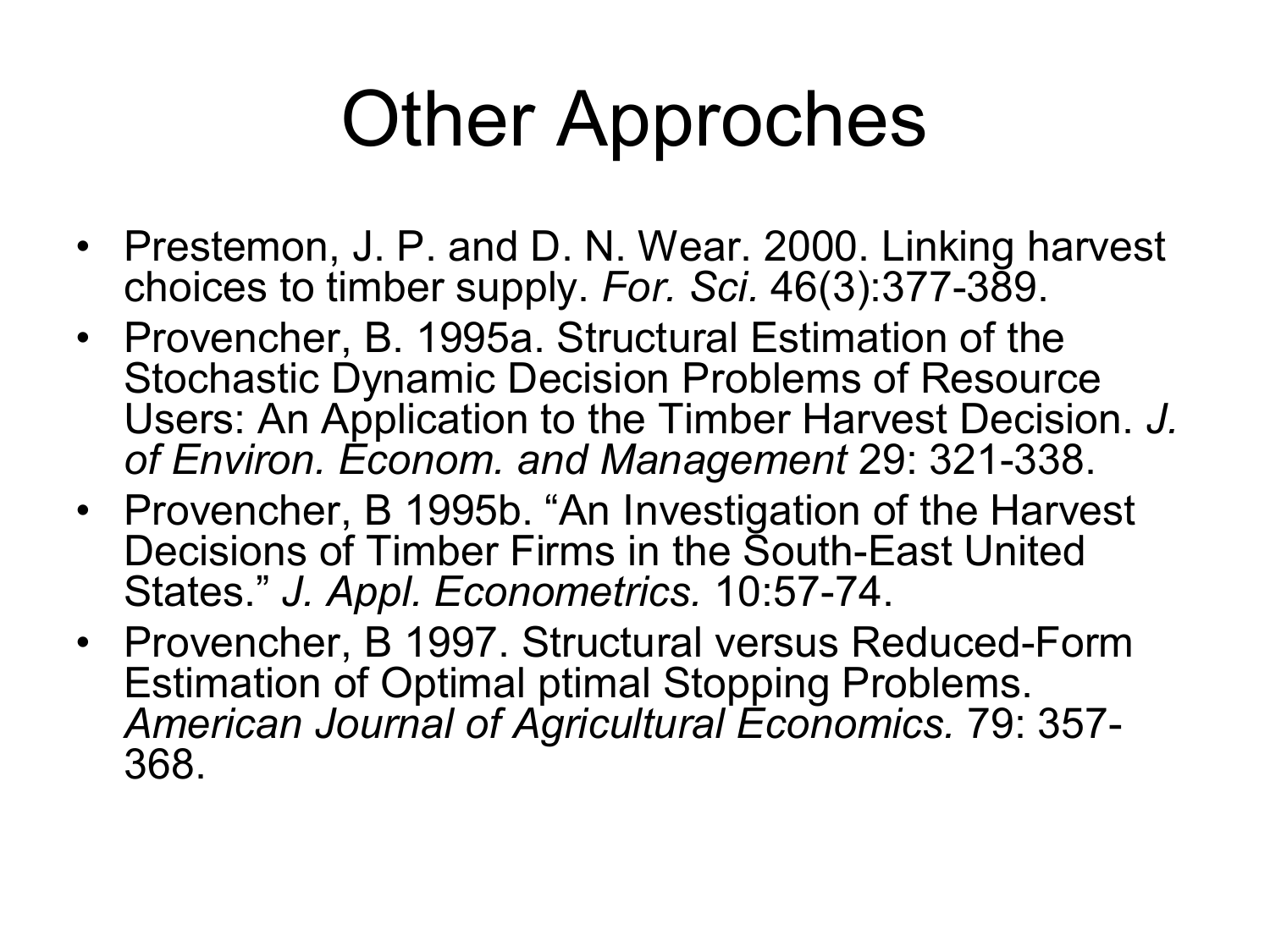## Biomass harvesting model

The equilibrium condition of the basic two period model is, (determines the optimal level of biomass stock)

*p*2*q*1(1+*F'*(*q*1))= *p*1*q*1*(1+r)*

- *p*1 and *p*2 are timber prices
- *r* is the interest rate,
- $-q_1$  is the first period timber volume after harvest, *H*<sup>1</sup>
- *F'(q*1*)* is growth rate of the stand.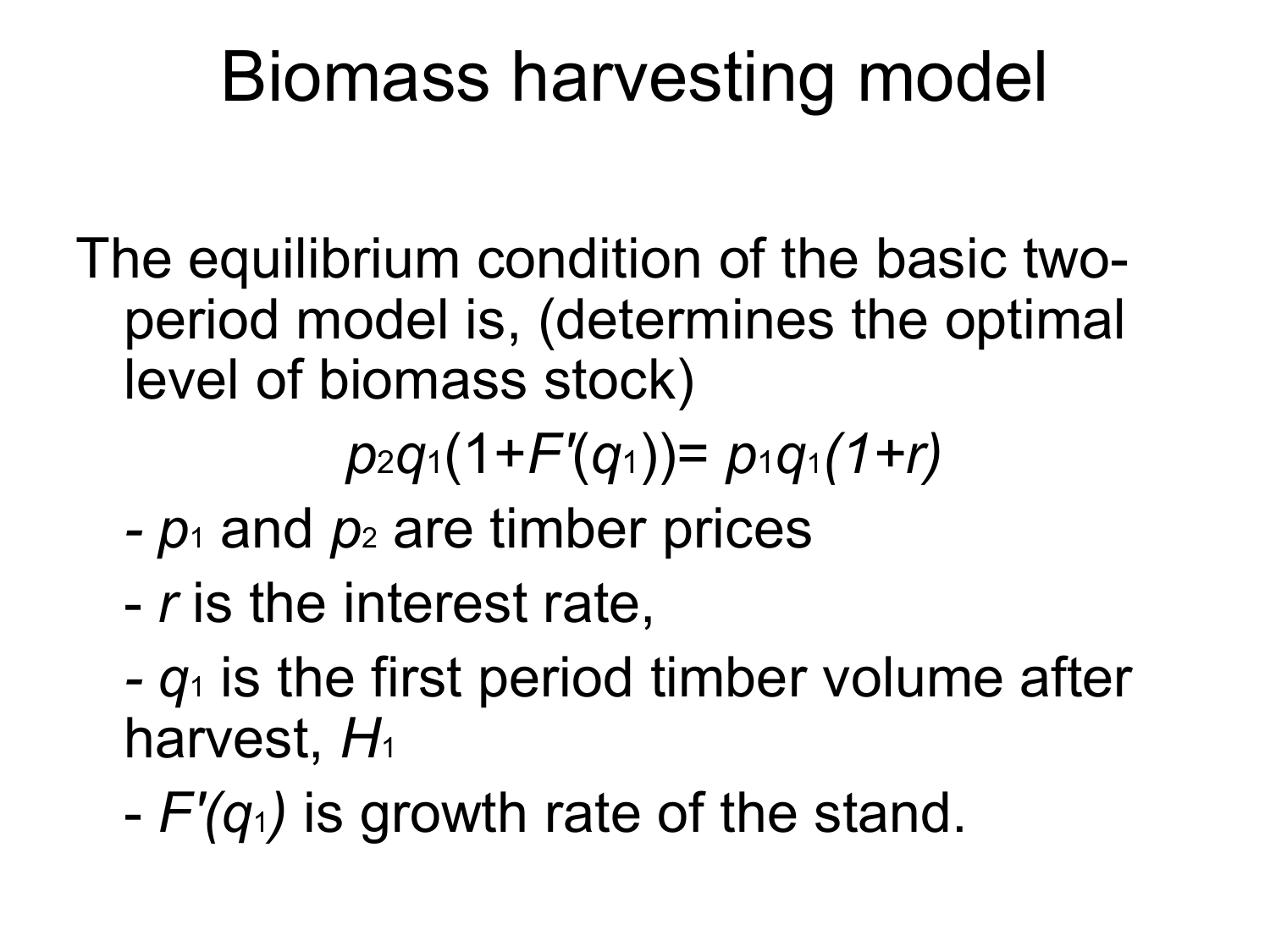# Faustmann rotation model

• Rotation model determines the steady state rotation age. (e.g., Johansson and Löfgren, 1985)

*pq´(t\*) = rpq(t\*) + rV(t\*)*

- *p* timber price,
- *q(t)*, volume of the stand at age t
- *r* interest rate,
- *t\** optimal rotation age
- *V(t\*)* maximised land value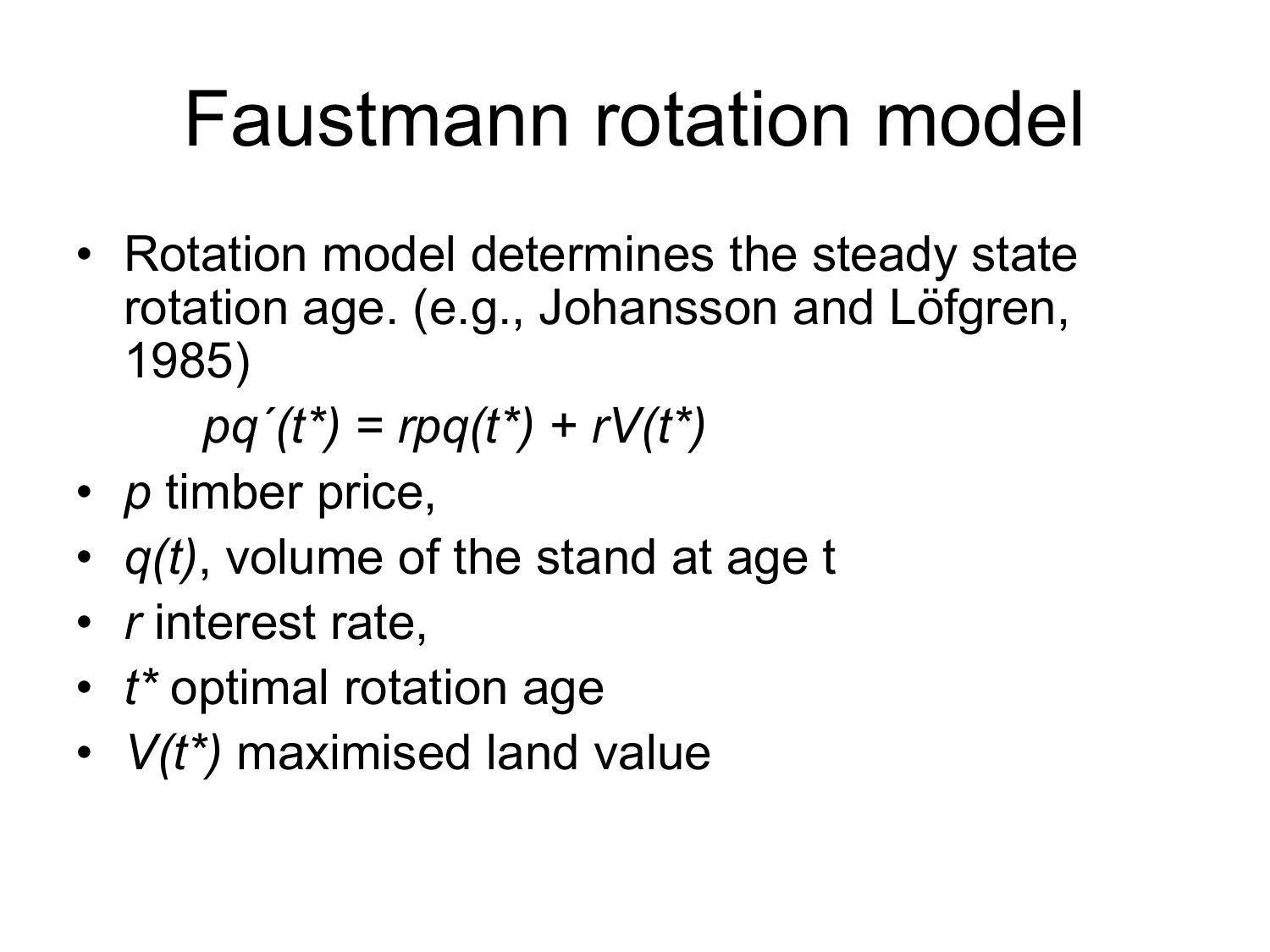## Behavioral timber supply functions

• The behavioural timber supply function for current harvest, *H1*, of the biomass harvesting model is

*H*<sub>1</sub> = *H*( $p_2/p_1$ , *r*),

• The behavioural equation for current harvest under perfect markets becomes of the rotation model is

*H*1*=H(w/p*1*,* p2/p1*, r),* 

 $p_2/p_1 = \dot{p}$ , price change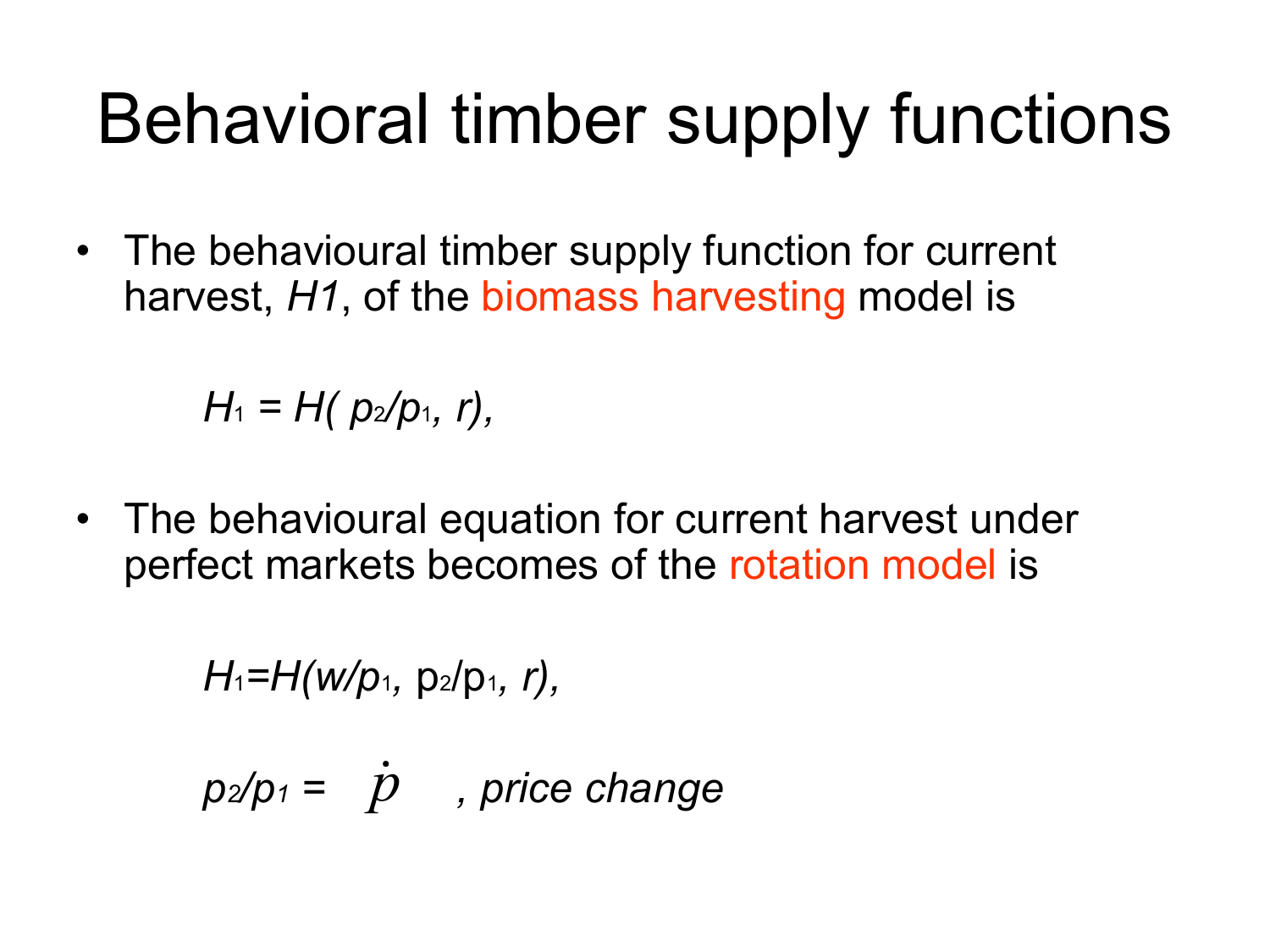|                                 | <b>Estimation</b><br>method              | Data type                                                                                           | Price                                                       | Income/<br>wealth             | Inventory                           |
|---------------------------------|------------------------------------------|-----------------------------------------------------------------------------------------------------|-------------------------------------------------------------|-------------------------------|-------------------------------------|
| Dennis 1989                     | Tobit model                              | Cross-section<br>$N = 58$                                                                           | 7.73                                                        | $-2.81$                       | 1.06                                |
| Hyberg $&$<br>Holthausen 1989   | Logit model<br>Pooled                    | Cross-section time-<br>series<br>$N=$ not reported                                                  | $-0.05$                                                     | $-0.002$                      | None                                |
| Kuuluvainen and<br>Salo 1991    | Tobit model<br>Pooled                    | Cross-section time-<br>series<br>$N=1570, 5 \text{ years}$                                          | 2.16                                                        | $-0.25/$<br>(0.15,<br>wealth) | 0.40                                |
| Dennis 1990                     | Probit model<br>Pooled                   | Cross-section time-<br>series<br>N=706, 11 years                                                    | 3.94                                                        | $-1.292$                      | 0.351                               |
| Carlén 1990                     | Tobit model<br>Pooled                    | Cross-section time-<br>series<br>N=7028, 5 years                                                    | 1.72<br>$1.92^{\circ}$                                      | None                          | 0.84<br>$0.84^{\circ}$              |
| Aronsson 1990                   | Tobit model                              | Cross-section<br>$N = 858$                                                                          | $1.67^{d}$                                                  | None                          | 0.16                                |
| Wear and<br>Newman 1991         | <b>System MLE</b>                        | Regional cross-<br>section<br>N=not reported                                                        | $\epsilon$ )                                                | None                          | $\epsilon$ )                        |
| Newman and<br><b>Wear 1993</b>  | <b>System MLE</b>                        | Regional cross-<br>section<br>$N = 132$                                                             | $\epsilon$ )                                                | None                          | $\epsilon$                          |
| Kuuluvainen et<br>al. 1996      | Tobit model<br>Pooled                    | Cross-section time-<br>series data<br>$N = 730$                                                     | 0.41                                                        | $-0.13/$<br>(0.25)<br>wealth) | 0.99                                |
| Kuuluvainen &<br>Tahvonen 1999  | Tobit model,<br>Panel, Cross-<br>section | Cross-section time-<br>series<br>$N=1071(119)^{n}$                                                  | $1.93^{t}$<br>$-2.90^{8}$                                   | $-0.31^{t}$<br>$0.10^{8}$     | $\overline{\text{Not}}$<br>reported |
| Prestemon &<br><b>Wear 2000</b> | Probit model,                            | Cross-section time-<br>series $N^{0}$ :<br><b>NIPF 541</b><br><b>Industry 268</b><br>Government 112 | 1.96 <sup>h</sup><br>$0.12^{h}$<br>$1.13^{i}$<br>$0.08^{i}$ | None                          | Not<br>reported                     |
| Lee 1997                        | Probability of<br>harvest, MLE           | Cross-section time<br>series, 2799                                                                  | $-0.0085$ <sup>1)</sup><br>$0.0063^{j}$                     | None                          | None                                |
| Bolkesjø and<br>Baardsen 2002   | Tobit model,<br>MLE, Panel               | Cross-section time<br>series data <sup>k)</sup>                                                     | 0.49<br>0.44                                                | $-0.05^{1}$<br>$-0.011$       | 0.69                                |
|                                 |                                          | $N=3413 (160)^n$                                                                                    |                                                             | $0.48^{m}$<br>$0.54^{m}$      | 0.73                                |

**Examples of empirical household production models** 

<sup>a)</sup> Elasticities for 1973 sample based on cross-sectional data.<br><sup>b)</sup> Elasticities for based on pooled data.<br>
<sup>c</sup>) Probit elasticities

 $\rm^{d)}$  Based on price difference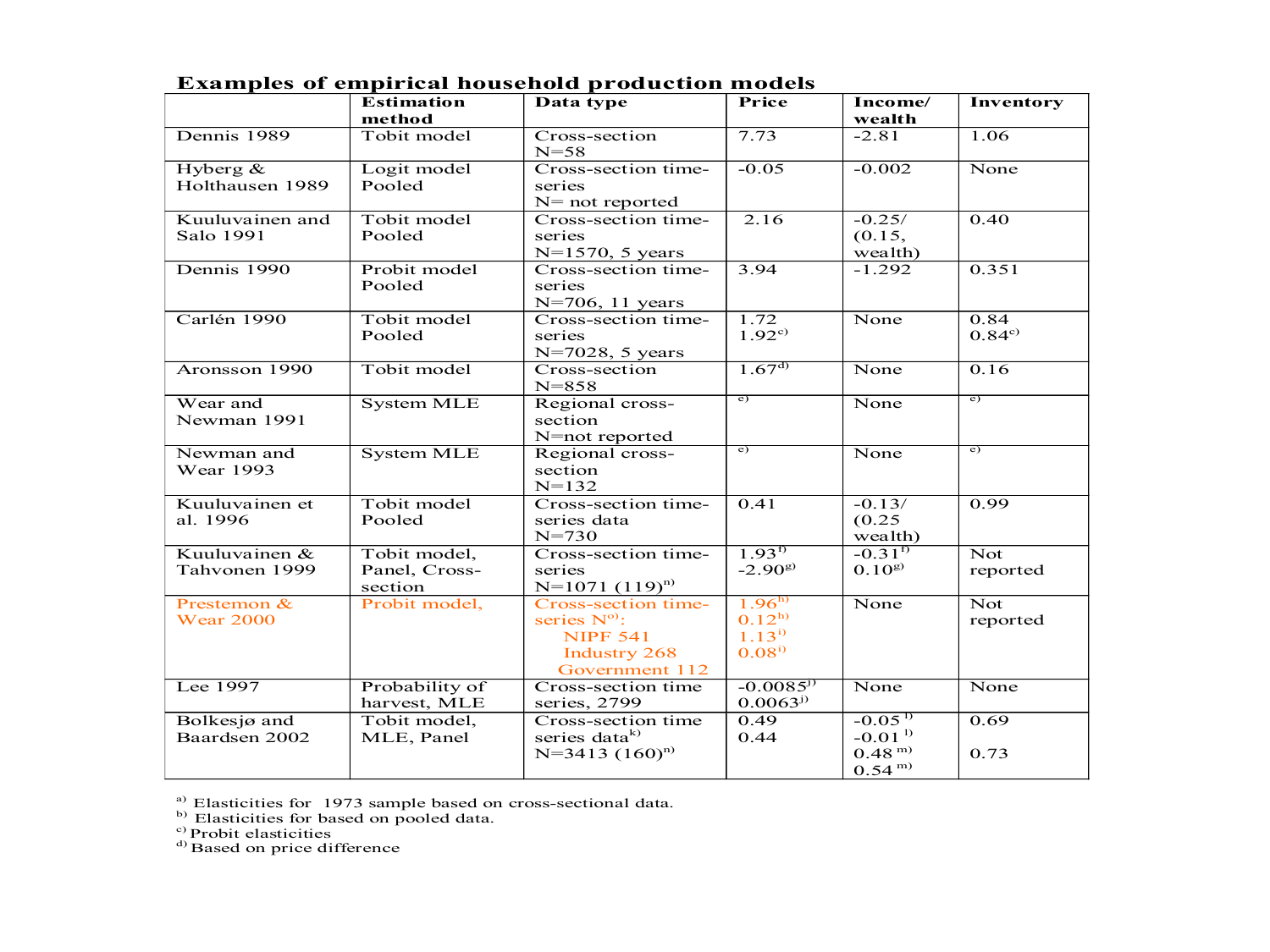### **Problems in interpretation of the empirical results**

- Theoretical approaches in the above empirical investigations vary:
	- Two period biomass harvesting (e.g., Aronsson, 1990, Kuuluvainen et al 1996, Bolkesjö & Baardsen 2002)
	- Static utility maximization (Binkley, 1980, Dennis 1989, 1990)
	- Cost function approach (Newman and Wear 1991)
	- Rotation model (Hyberg & Holthausen, 1989, Kuuluvainen & Tahvonen, 1999).
- Data
	- Individual cross section survey data
	- Regional cross-section data
	- Cross-section time series data
- How to interpret the estimated elasticities
	- Cross-section variation: long-run equilibrium behaviour
	- $-$  Time-series variation: short-run behaviour

(Baltagi and Griffin, 1984, Pirotte, A. 1999)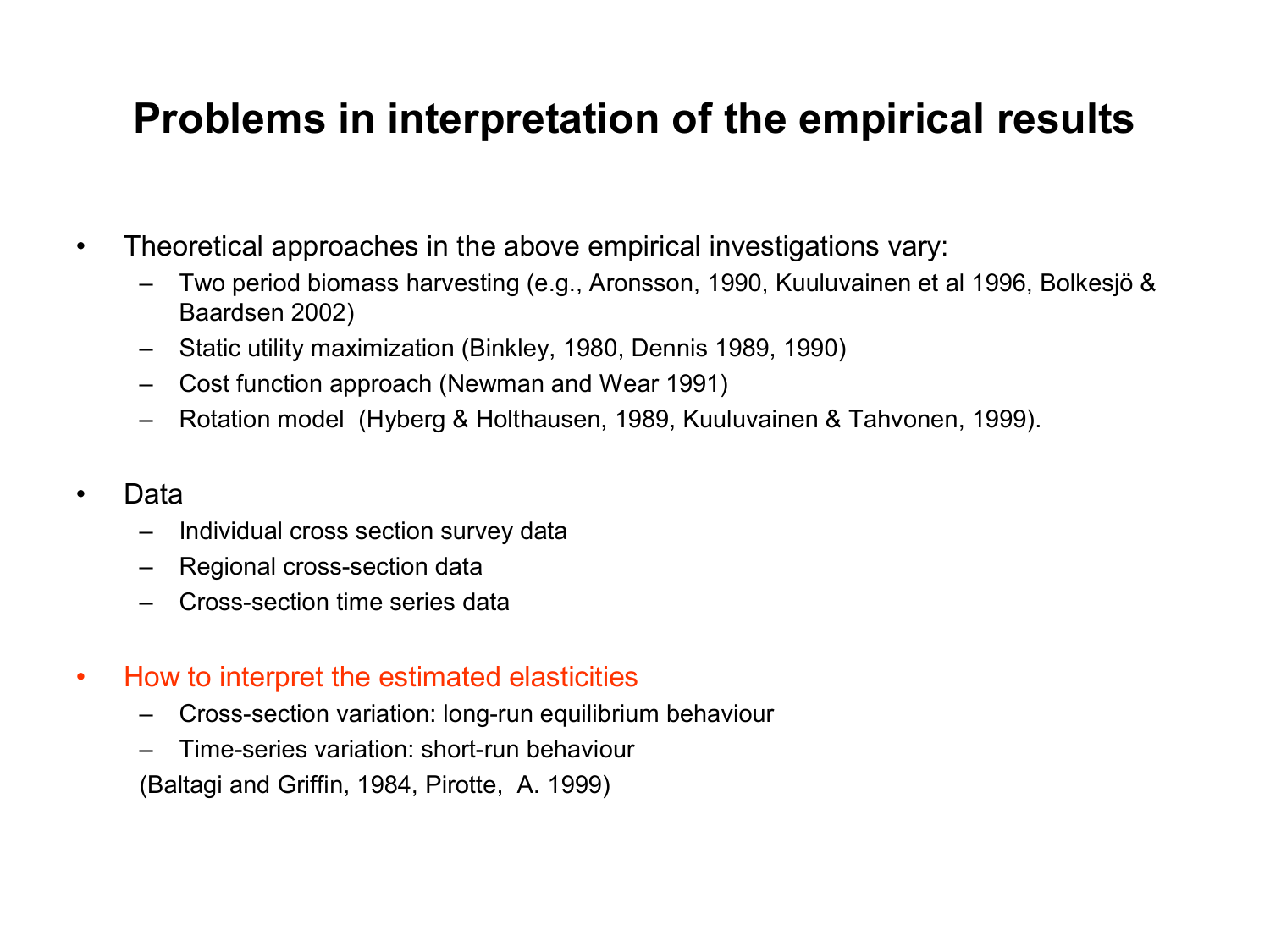### Is it possible to relate empirical elasticities to the Faustmann rotation model?

- Faustmann model is theoretically correct model for determining the optimal time to harvest an even-aged stand
	- Hyberg and Holthausen (1989) utility maximizing forest owner, test rotation model steady state comparative static effects
	- Kuuluvainen and Tahvonen (1999) forest owners life cycle utility maximization model, allowed over time variation in timber price, test steady state effects & over time adjustment (based on Tahvonen 1997).
	- Both assume perfect capital market and instantaneous utility

 $U = u(c)+u(x)$ ,

$$
t^* = t^* (p, \dot{p}, w, m, a, \rho, T)
$$
  
 $\overline{+} + \overline{+} + \overline{+} -$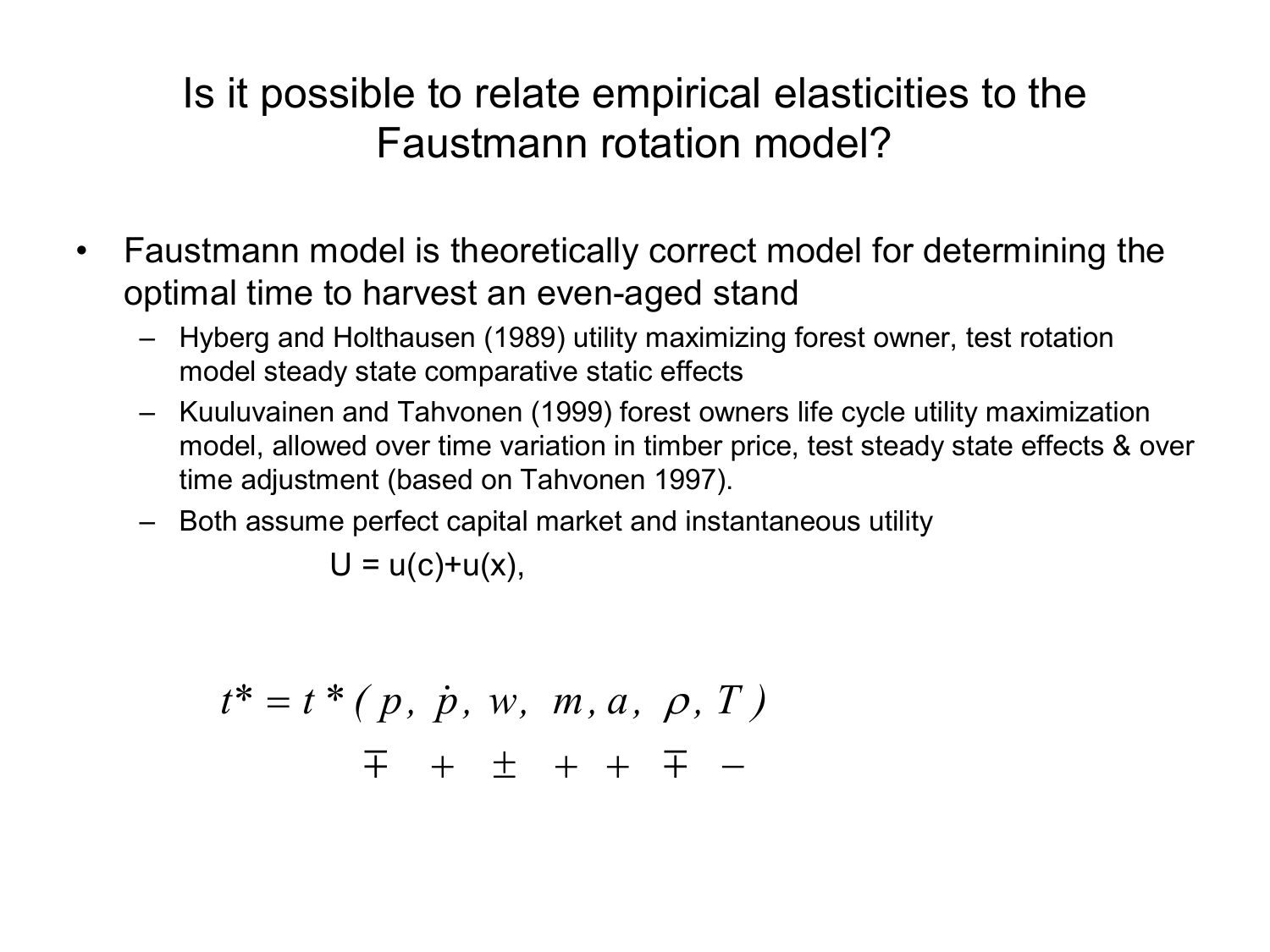## Optimal rotation and timber supply

Optimal rotation and timber supply in the long run



Once-and-for-all increase in the price of timber substitution effect dom:s

Once-and-for-all changes in other variables can be studied analogously

(Uusivuori & Kuuluvainen 2006, substitution effect dominates with most relevant utility fns)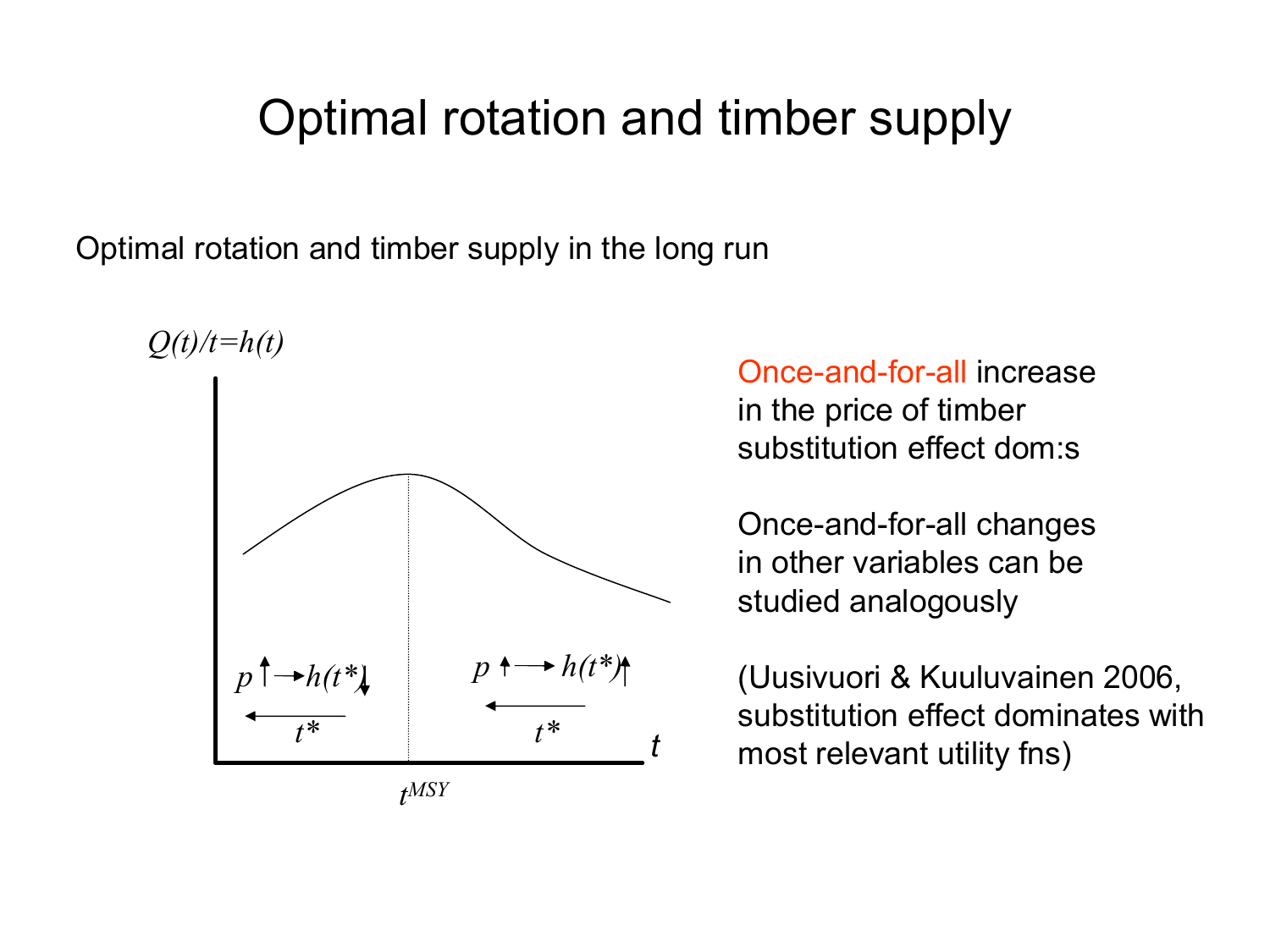# Optimal rotation and harvest

**Rotation** 

$$
t^* = t^* (p, \dot{p}, w, m, a, \rho, T)
$$
  
 $\overline{+} + \overline{+} + \overline{+} -$ 

**Harvest**, e.g., under *MSY,* assuming dominating substitution effect, Uusivuori & Kuuluvainen 2006

$$
h(t) = h(p, \dot{p}, w, m, a, \rho, T) - + + + + - -
$$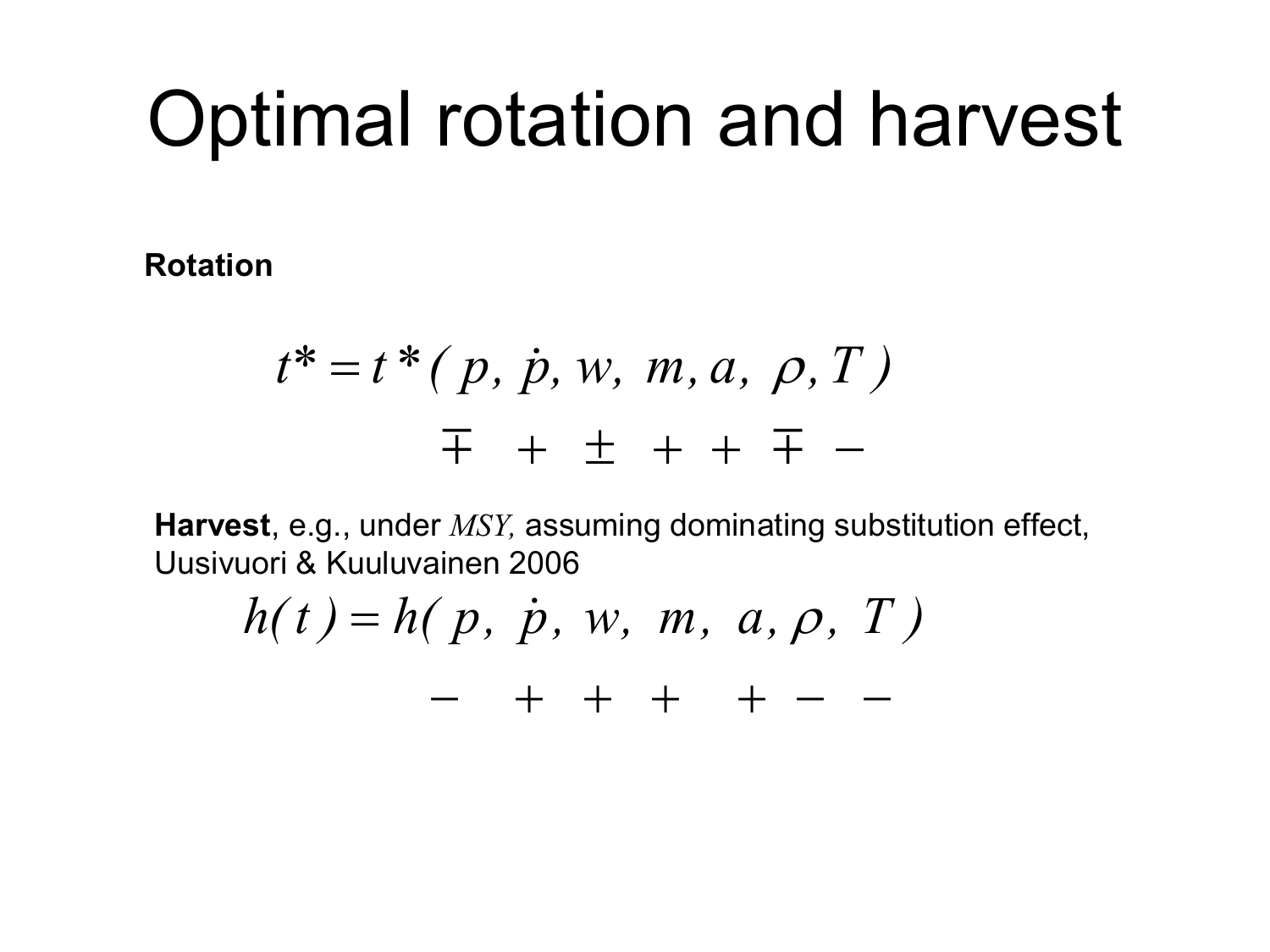## Empirical results

- **Hyberg and Holthausen** (1989):
	- Crosssection data (Canada, 1980s)
	- Logit model, Harvest (0,1), Regeneration investment (0,1)
	- Evidence supporting rotation framework (timber price ?)
- **Kuuluvainen and Tahvonen** (1999)
	- Cross-section time series data, Finland 1981-1989)
	- Tobit model for mean annual (unconditional) per hectare harvest
		- short run (fixed effext tobit model for over time variation):

$$
h_{ti} = \beta_{0i} + \beta_1 p_{tj} + \beta_2 m_{ti} + \beta_3 \rho_{ti} + \phi \Delta v_{t-l,i} + e_{it},
$$

• long run (OLS for cross section variation)  $\beta_{0i} = \theta_0 + \theta_1 v_{0i} + \theta_2 \overline{p}_i + \theta_3 \overline{m}_i + \theta'_4 Z_i + \varepsilon_i$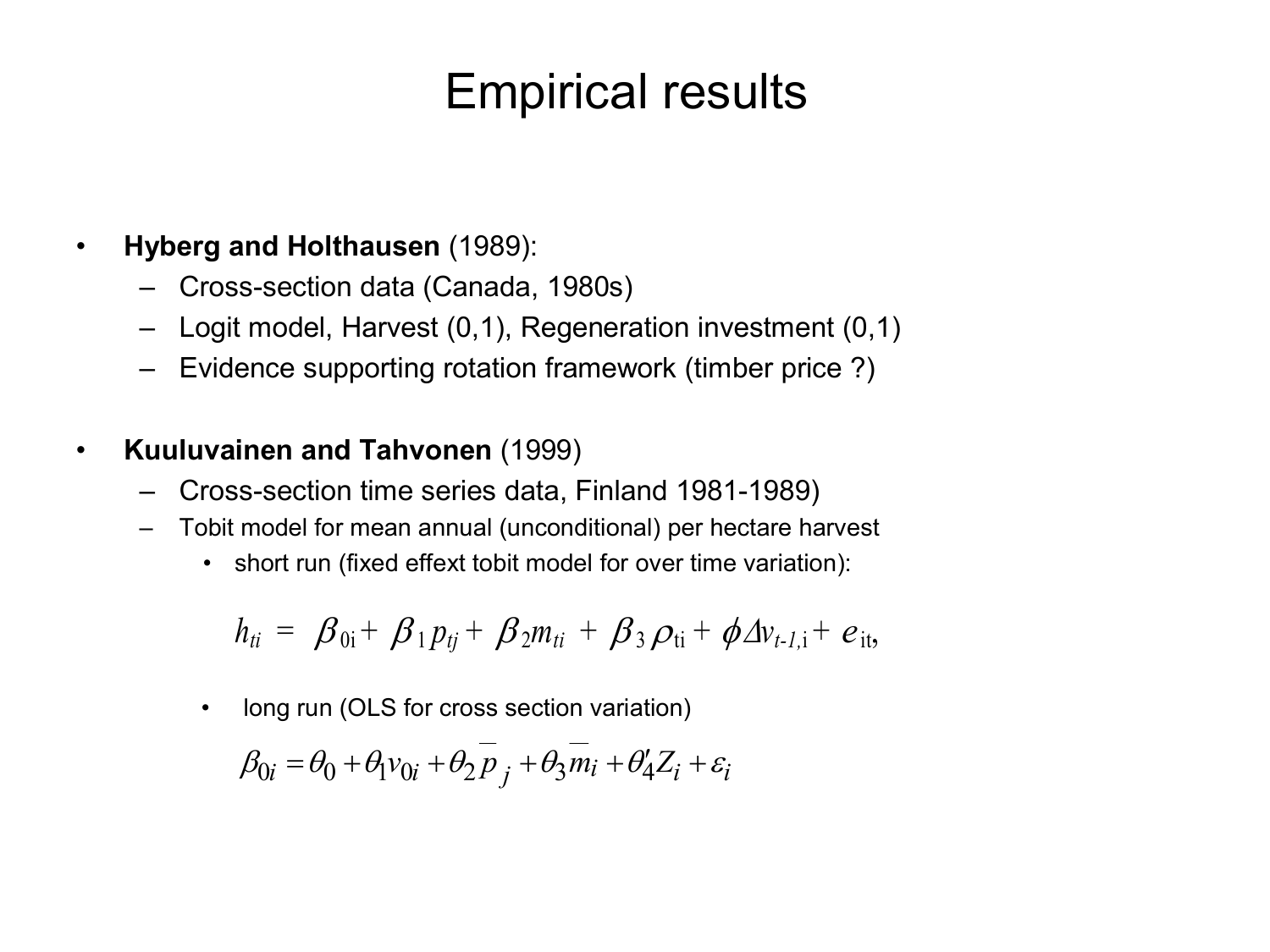#### **Consistent estimation of long-run non-industrial forest owner timber supply using micro data**

*Ibrahim M. Favada, Jari Kuuluvainen and Jussi Uusivuori* 2006

Crosssection variation of sawlog trade of ca. 1800 Finnish forest owners in 1994-1998. Consistent estimation: Heteroscedastcity (e.g., Su and Yen 1996; Yen and Kolpin 1996), non-normality (Burbidge et al. 1988)

**Heteroscedasticity** 

$$
\sigma_{j} = \exp (\alpha' w_{j}),
$$

Non-normality

$$
h_j^T = \log \left[ \Omega h_j + (\Omega^2 h_j^2 + 1)^{\frac{1}{2}} \right] / \Omega = \sinh^{-1}(\Omega h) / \Omega,
$$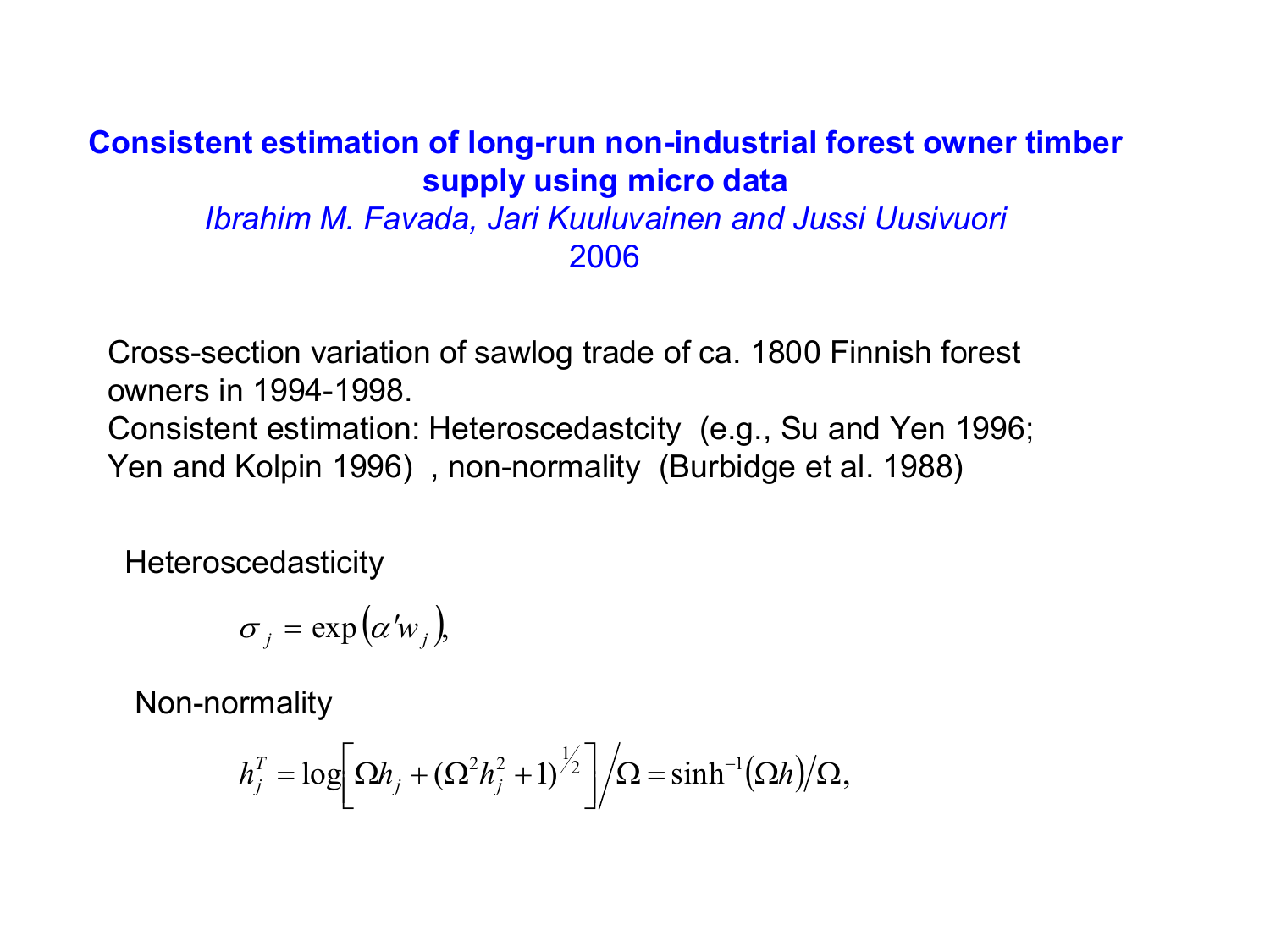Expected values of the tobit model in general case

Probability (rotation) 
$$
Pr(h>0) = \Phi\left(\frac{x'_j \beta}{\sigma_j}\right)
$$

Expected conditional mean (m3/year, forest owners on the market)

$$
E(h|h>0) = \Phi\left(\frac{x'_j\beta}{\sigma_j}\right)^{-1} \cdot \int_0^\infty \frac{h_j}{\sigma_j\left(l+\Omega^2h_j^2\right)^{1/2}} \cdot \frac{1}{(2\pi)^{1/2}} \cdot \exp\left[-0.5\left(\frac{h(\Omega)-x'_j\beta}{\sigma_j}\right)^2\right] \cdot \left[\frac{dh_j}{\sigma_j}\right]
$$

Expected unconditional mean (m3/year, all forest owners )

$$
E(h) = \int_{0}^{\infty} \left\{ \frac{h_j}{\sigma_j \left( 1 + \Omega^2 h_j^2 \right)^{1/2}} \cdot \frac{1}{(2\pi)^{1/2}} \cdot \exp\left[ -0.5 \left( \frac{h(\Omega) - x'_j \beta}{\sigma_j} \right)^2 \right] \right\} dh_j
$$

Yen, Liu and Koplin, 1996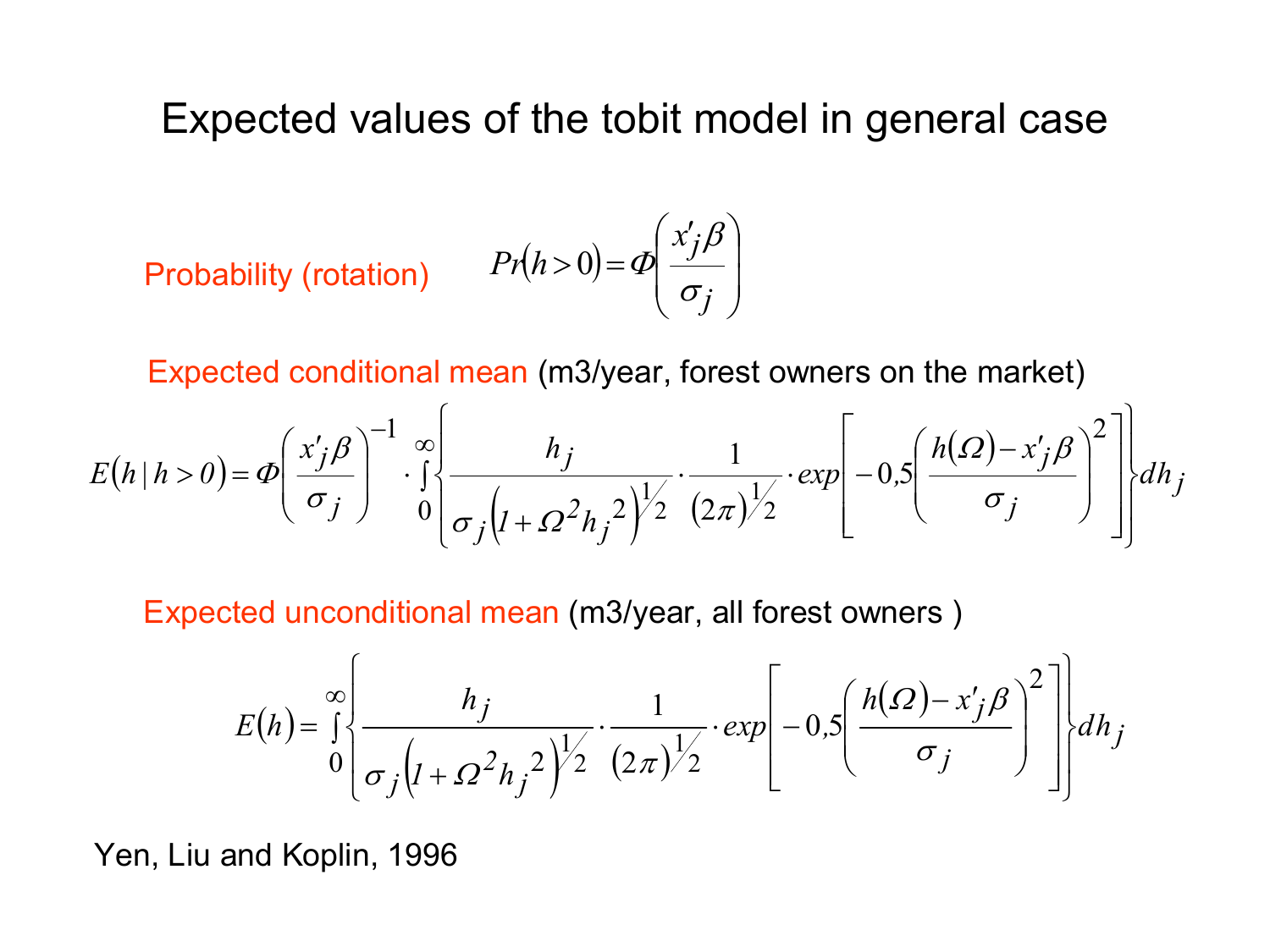- Normal forest, oldest stands harvested first
- Probability of harvest: the higher probability of harvest, the shorter the rotation
- Conditional harvest:
	- above *MSY* if Prob(h) increases, conditional harvest increases,
	- under *MSY* if Prob(h) increases, conditional harvest decreases,
- Unconditional harvest
	- above *MSY,* if Prob(h) increases, unconditional harvest increases
	- above *MSY,* if Prob(h) increases, unconditional harvest decreases Backward bending supply curve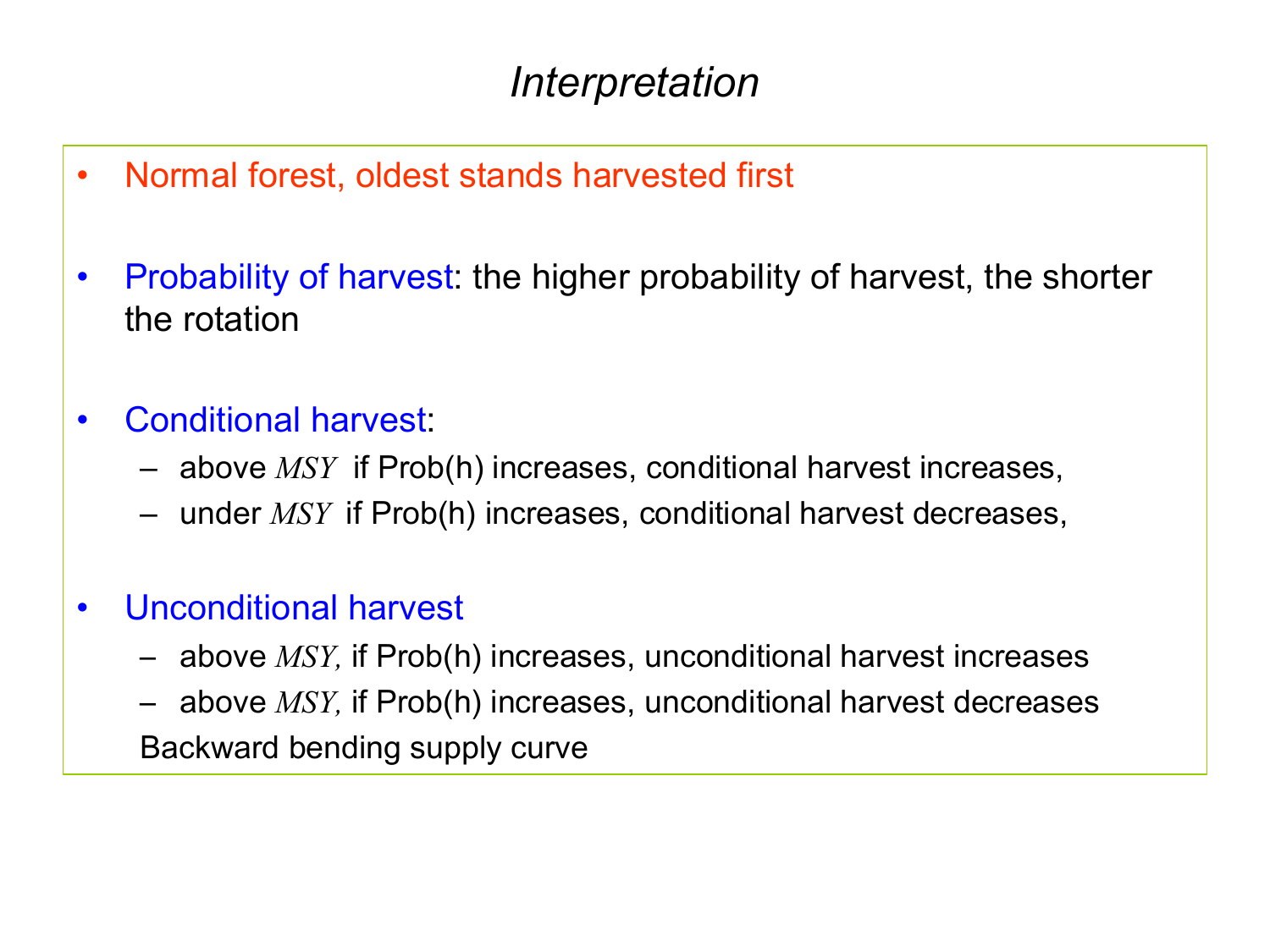#### **Descriptive statistics of the sample mean (standard errors in parentheses) (From Survey Data (1994-1998), Finnish Forest Research Institute, by Karppinen, Hänninen, Ripatti, 2000)**

| Variable                    | <b>Description</b>         | <b>Full sample</b><br>$N = 1860$ | <b>Positive</b><br>harvests    | Zero harvests*                 |
|-----------------------------|----------------------------|----------------------------------|--------------------------------|--------------------------------|
| <b>Continuous variables</b> |                            |                                  |                                |                                |
| $\beta_1$                   | Timber price, FIM          | 203.718<br>(19.814)              | 207.281<br>(22.412)            | 202.476<br>(18.668)            |
| $\beta_2$                   | Timber price change, %     | 7.533<br>(11.786)                | 7.548<br>(12.465)              | 7.528<br>(11.541)              |
| $\beta_3$                   | Reforestation cost, FIM    | 1489.991<br>(304.387)            | 1547.246<br>(294.583)          | 1470.048<br>(305.243)          |
| $\beta_4$                   | Nonforest income, 1000 FIM | 181.895<br>(155.051)             | 181.796<br>(151.288)           | 181.930<br>(156.353)           |
| $\beta_5$                   | Timber stock, $m3$         | 116.987                          | 123.311                        | 114.784                        |
| $\beta_6$                   | Owner's age, yr.           | (40.491)<br>55.893<br>(12.865)   | (36.862)<br>54.345<br>(12.481) | (41.459)<br>56.432<br>(12.953) |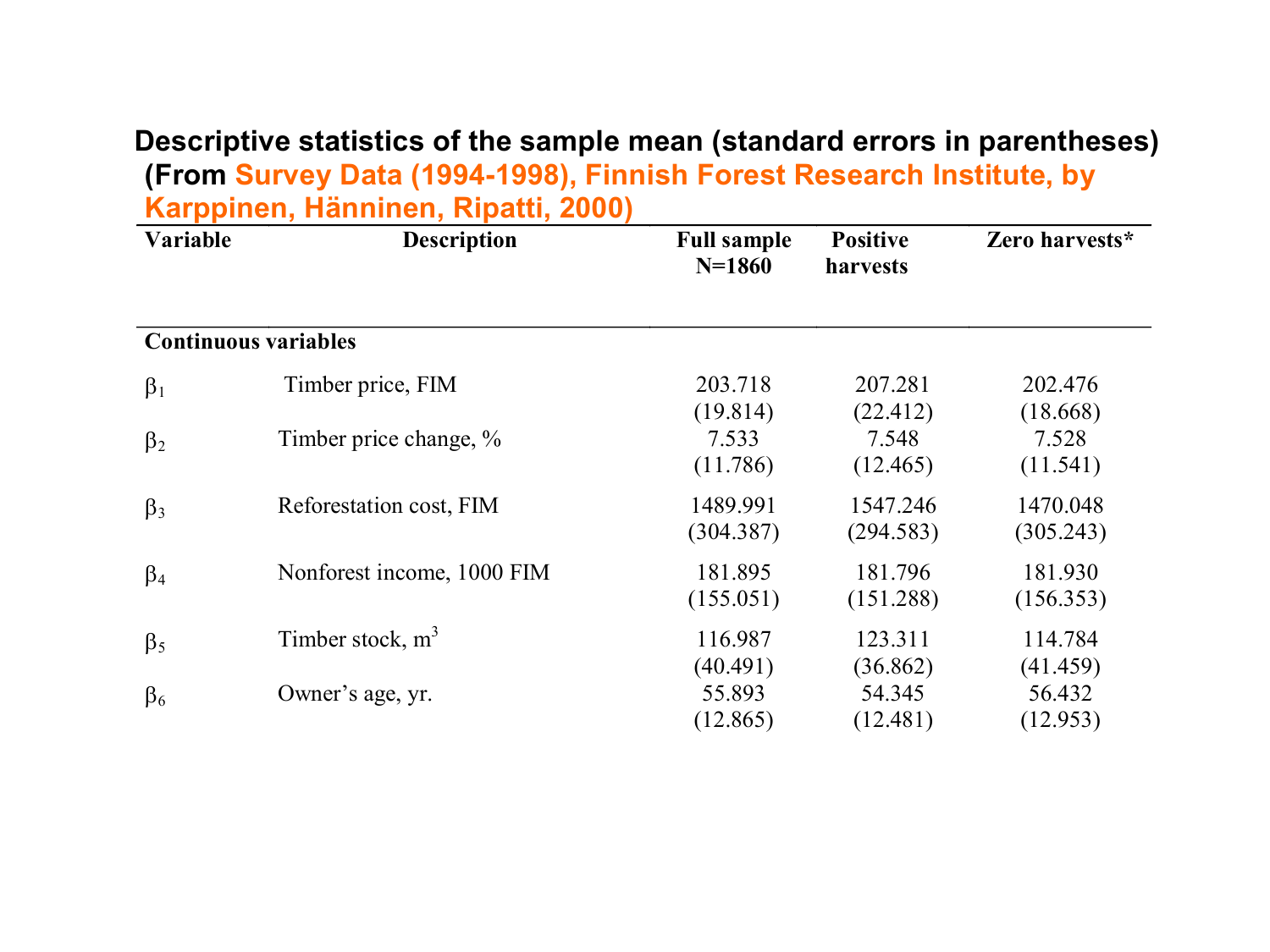| Variable              | Heteroscedastic       | Homoscedastic<br>Heteroscedastic |                        | <b>Standard</b>         |
|-----------------------|-----------------------|----------------------------------|------------------------|-------------------------|
|                       | <b>IHS</b> tobit      | <b>IHS</b> tobit                 | tobit                  | tobit                   |
|                       | (1)                   | (2)                              | (3)                    | (4)                     |
| Constant              | $-49.123^{a}$         | $-44.933$ <sup>a</sup>           | $-98.009$ <sup>a</sup> | $-107.222$ <sup>a</sup> |
|                       | (8.050)               | (5.504)                          | (17.668)               | (12.982)                |
| Timber price          | $0.142$ <sup>a</sup>  | $.0.065^{b}$                     | 0.206 <sup>b</sup>     | $0.135^{b}$             |
|                       | (0.041)               | (0.027)                          | (0.092)                | (0.065)                 |
| Reforestation cost    | 0.002                 | 0.008 <sup>a</sup>               | $-0.002$               | $0.018^{a}$             |
|                       | (0.002)               | (0.002)                          | (0.005)                | (0.004)                 |
| Timber price          | $-0.158^{b}$          | $-0.049$                         | $-0.439$ <sup>a</sup>  | $-0.065$                |
| change                | (0.063)               | (0.046)                          | (0.143)                | (0.112)                 |
| Nonforest income      | $-0.003$              | 0.002                            | $-0.014$               | 0.007                   |
|                       | (0.004)               | (0.002)                          | (0.009)                | (0.006)                 |
| Timber stock          | 0.065 <sup>a</sup>    | 0.037 <sup>a</sup>               | 0.216 <sup>a</sup>     | $0.065^{\rm b}$         |
|                       | (0.015)               | (0.011)                          | (0.032)                | (0.027)                 |
| Owner's age           | $-0.259$ <sup>a</sup> | $-0.152$ <sup>a</sup>            | $-0.540$ <sup>a</sup>  | $-0.333a$               |
|                       | (0.040)               | (0.029)                          | (0.088)                | (0.070)                 |
| Age class $> 100$ yr. | 0.100                 | $-0.076$                         | $0.563^{\circ}$        | $-0.206$                |
|                       | (0.097)               | (0.079)                          | (0.189)                | (0.194)                 |
| Tax                   | $6.987$ <sup>a</sup>  | 6.992 <sup>a</sup>               | 15.376 <sup>a</sup>    | 16.629 <sup>a</sup>     |
|                       | (0.765)               | (0.768)                          | (1.676)                | (1.794)                 |
| Occupation            | 6.995 <sup>a</sup>    | 6.680 <sup>a</sup>               | 14.102 <sup>a</sup>    | 14.098 <sup>ª</sup>     |
|                       | (0.760)               | (0.756)                          | (1.696)                | (1.797)                 |
| Ω                     | 0.068 <sup>a</sup>    | $0.070$ <sup>a</sup>             |                        |                         |
|                       | (0.005)               | (0.005)                          |                        |                         |
| Log-likelihood        | $-11415.66$           | $-11437.77$                      | $-11863.45$            | $-11931.09$             |
| <b>Expected</b> mean  | 5.350                 | 5.512                            | 6.349                  | 6.701                   |
| sales $(m^3/ha/yr.)$  |                       |                                  |                        |                         |
| Probabilty of         | 0.227                 | 0.230                            | 0.209                  | 0.212                   |
| harvest               |                       |                                  |                        |                         |

**Table 3. Maximum likelihood estimates of the tobit models (standard errors in parentheses;** <sup>a</sup> **significant at 1%,** <sup>b</sup> **significant at 5% and** <sup>c</sup> **significant at 10%).**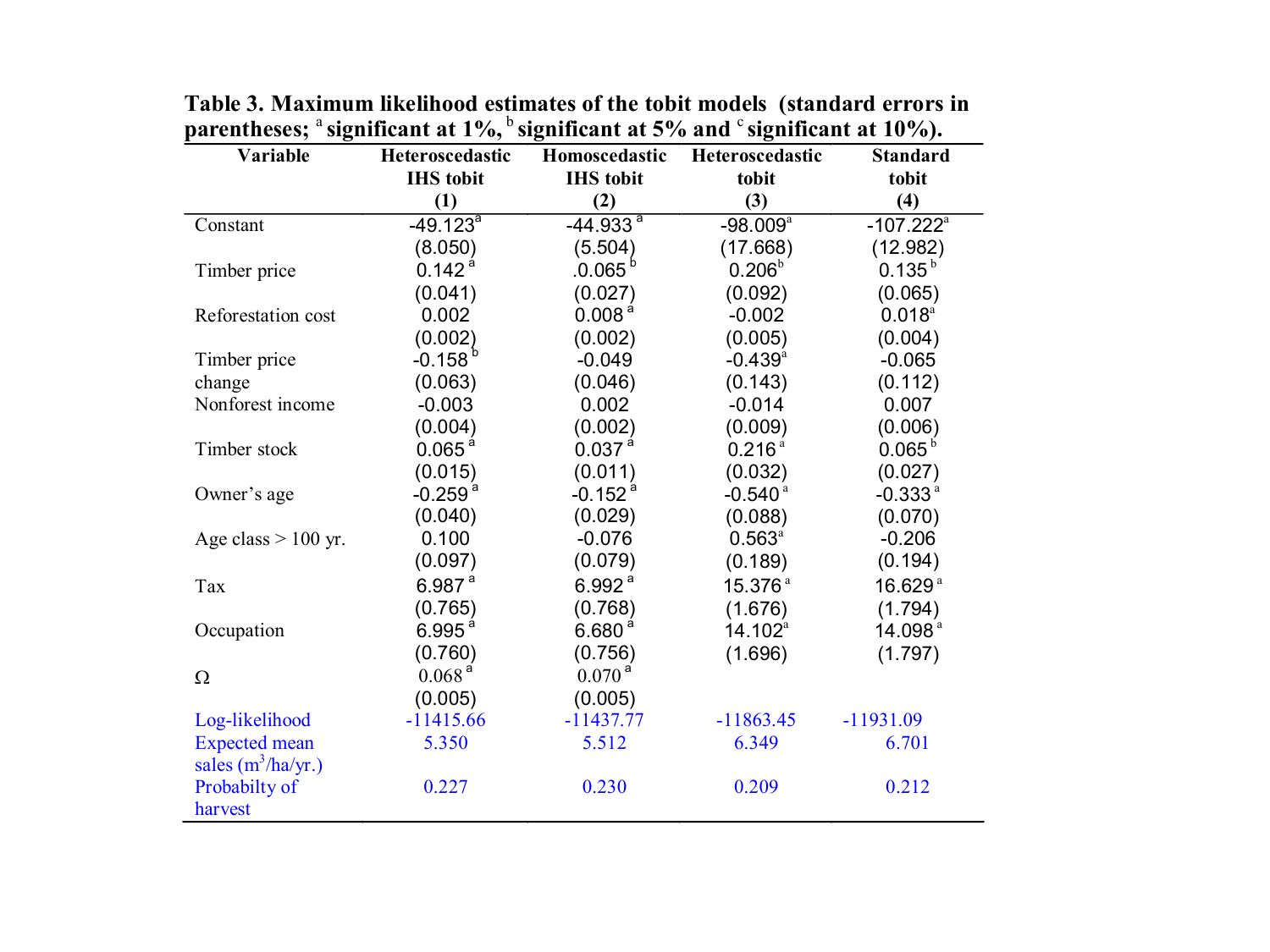|                       |                       | Heteroscedastic    |                       |                       | <b>Standard</b>       |                       |
|-----------------------|-----------------------|--------------------|-----------------------|-----------------------|-----------------------|-----------------------|
|                       |                       | <b>IHS</b> tobit   |                       |                       | tobit                 |                       |
| Variable              | Prob*                 | <b>Uncond</b>      | Cond                  | <b>Prob</b>           | Uncond                | Cond                  |
| Timber price          | $0.982^{b}$           | 0.107              | $-0.875$ <sup>c</sup> | $0.674^{b}$           | $0.868^{b}$           | $0.195^{b}$           |
|                       | (0.411)               | (0.659)            | (0.470)               | (0.323)               | (0.416)               | (0.093)               |
| Reforestation cost    | 0.602                 | $1.750^{\text{a}}$ | 1.148 <sup>a</sup>    | $0.670^{\text{ a}}$   | $0.863$ <sup>a</sup>  | 0.193 <sup>a</sup>    |
|                       | (0.419)               | (0.371)            | (0.127)               | (0.145)               | (0.186)               | (0.042)               |
| Timber price change   | $-0.035$              | 0.014              | $0.049^{\circ}$       | $-0.012$              | $-0.015$              | $-0.003$              |
|                       | (0.022)               | (0.040)            | (0.030)               | (0.021)               | (0.027)               | (0.006)               |
| Nonforest income      | 0.017                 | $0.120^{p}$        | $0.103^{D}$           | 0.030                 | 0.038                 | 0.009                 |
|                       | (0.027)               | (0.059)            | (0.045)               | (0.026)               | (0.033)               | (0.007)               |
| Timber stock          | $0.275^{b}$           | 0.092              | $-0.182$              | $0.188^{b}$           | $0.242^{b}$           | $0.054^{\circ}$       |
|                       | (0.109)               | (0.174)            | (0.115)               | (0.079)               | (0.101)               | (0.023)               |
| Owner's age           | $-0.527$ <sup>a</sup> | $-0.189$           | $0.338$ <sup>c</sup>  | $-0.457$ <sup>a</sup> | $-0.589$ <sup>a</sup> | $-0.132$ <sup>a</sup> |
|                       | (0.184)               | (0.228)            | (0.173)               | (0.096)               | (0.124)               | (0.028)               |
| Age class $> 100$ yr. | $-0.015$              | $-0.134$           | $-0.119$              | $-0.035$              | $-0.045$              | $-0.010$              |
|                       | (0.026)               | (0.063)            | (0.053)               | (0.033)               | (0.042)               | (0.009)               |

#### **Table 4. Elasticities of continuous variables.**

\*Prob = probability, Uncond = unconditional level, Cond = conditional level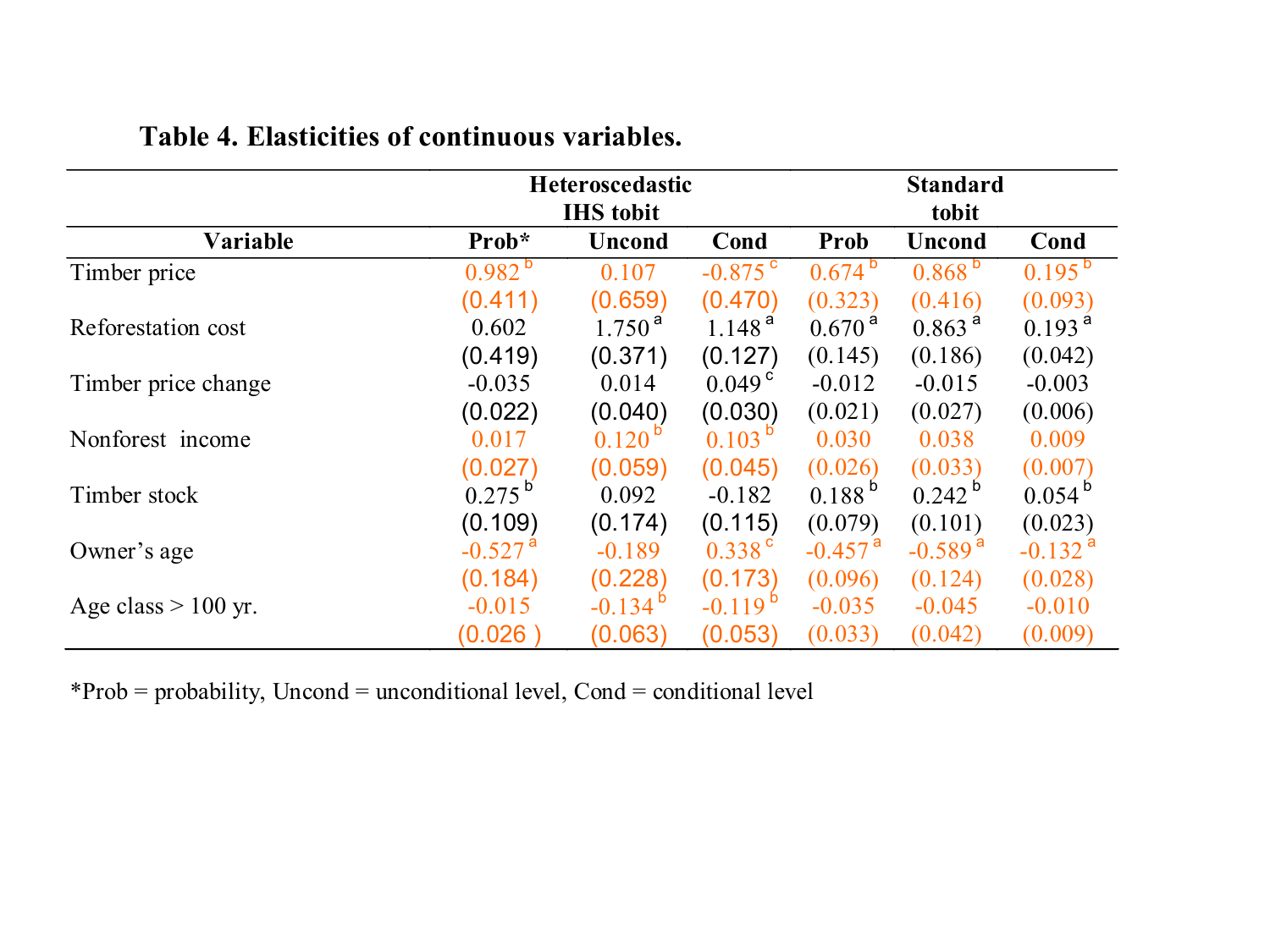### **The effects of prices, owner charasteristics and ownership objectives on timber supply**

*Ibrahim, M. Favada, Heimo Karppinen, Jari Kuuluvainen, Jarmo Mikkola & Corinne Stavness.* 2006

*Over time* variation in stumpage price and per hectare total harvest, *Crosssection* variation owner characteristics and owner objectives Ca. 1814 Finnish forest owners in 1994-1998.

Consistent estimation: Heteroscedastcity (e.g., Su and Yen 1996; Yen Liu and Kolpin 1996), non-normality (Burbidge et al. 1988)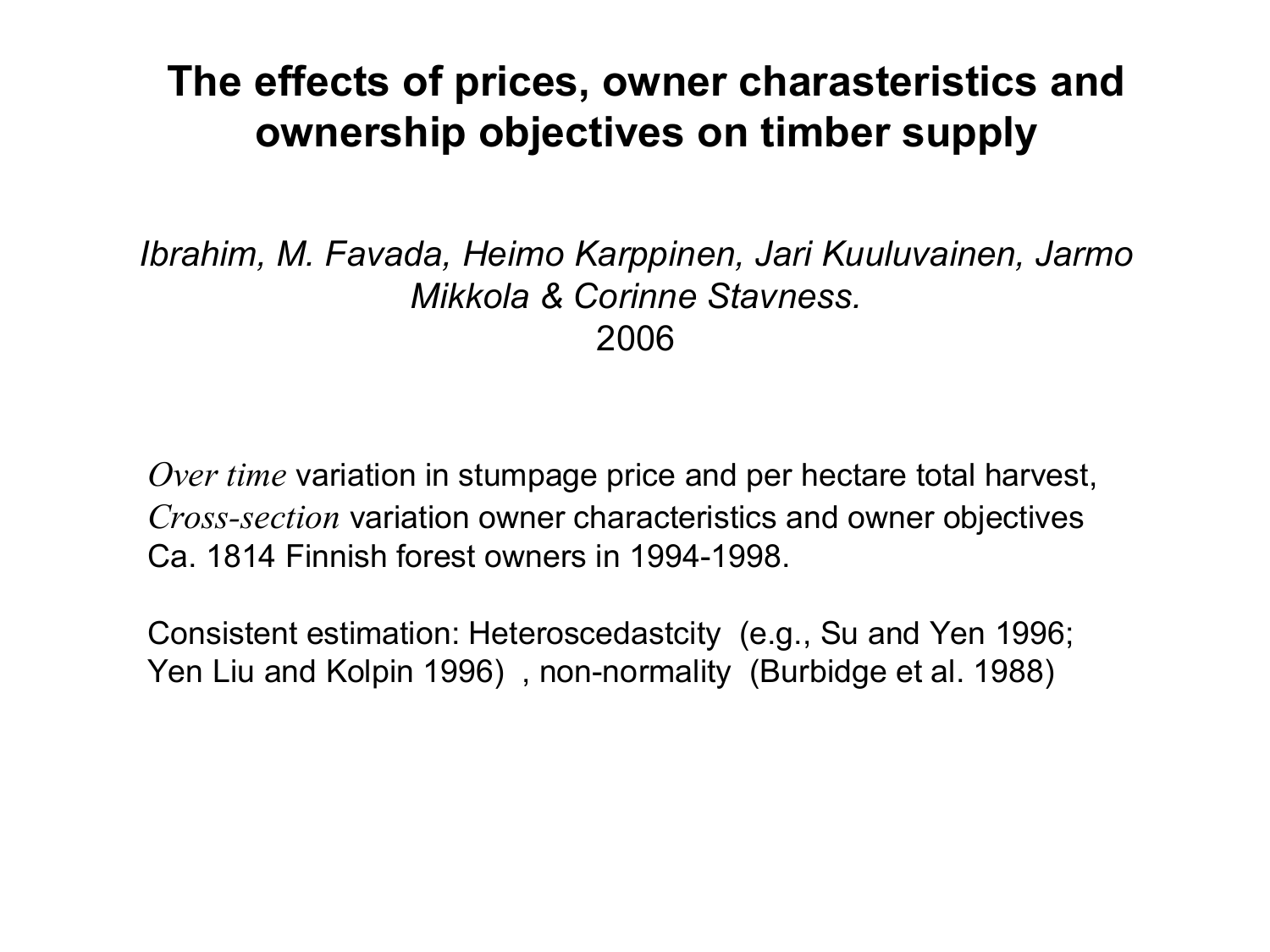#### Table 2. Forest owner groups based on ownership objcetives. K-means cluster analysis.

Mean of PC score (standard deviation)

| Owner group    | $\mathsf{n}$  | Economic                 | Non-timber | Self-         |
|----------------|---------------|--------------------------|------------|---------------|
|                |               | security $& \text{reg.}$ | benefits   | employment    |
|                |               | sales income             |            | opportunities |
| Multiobjective | 927           | 0.821                    | 0.382      | 0.542         |
| owners         |               | (0.526)                  | (0.536)    | (0.525)       |
| Recreationists | 754           | $-0.716$                 | 0.929      | $-0.465$      |
|                |               | (0.722)                  | (0.540)    | (0.707)       |
| Self-employed  | 586           | $-0.592$                 | $-0.601$   | 0.986         |
| owners         |               | (0.816)                  | (0.726)    | (0.588)       |
| Investors      | 453           | 0.860                    | $-0.592$   | $-0.934$      |
|                |               | (0.543)                  | (0.786)    | (0.896)       |
| Indifferent    | 331           | $-0.796$                 | $-1.313$   | $-0.926$      |
| owners         |               | (0.596)                  | (0.871)    | (0.715)       |
|                | $\Sigma$ 3051 |                          |            |               |
| F statistic    |               |                          |            |               |
| P- value       |               |                          |            |               |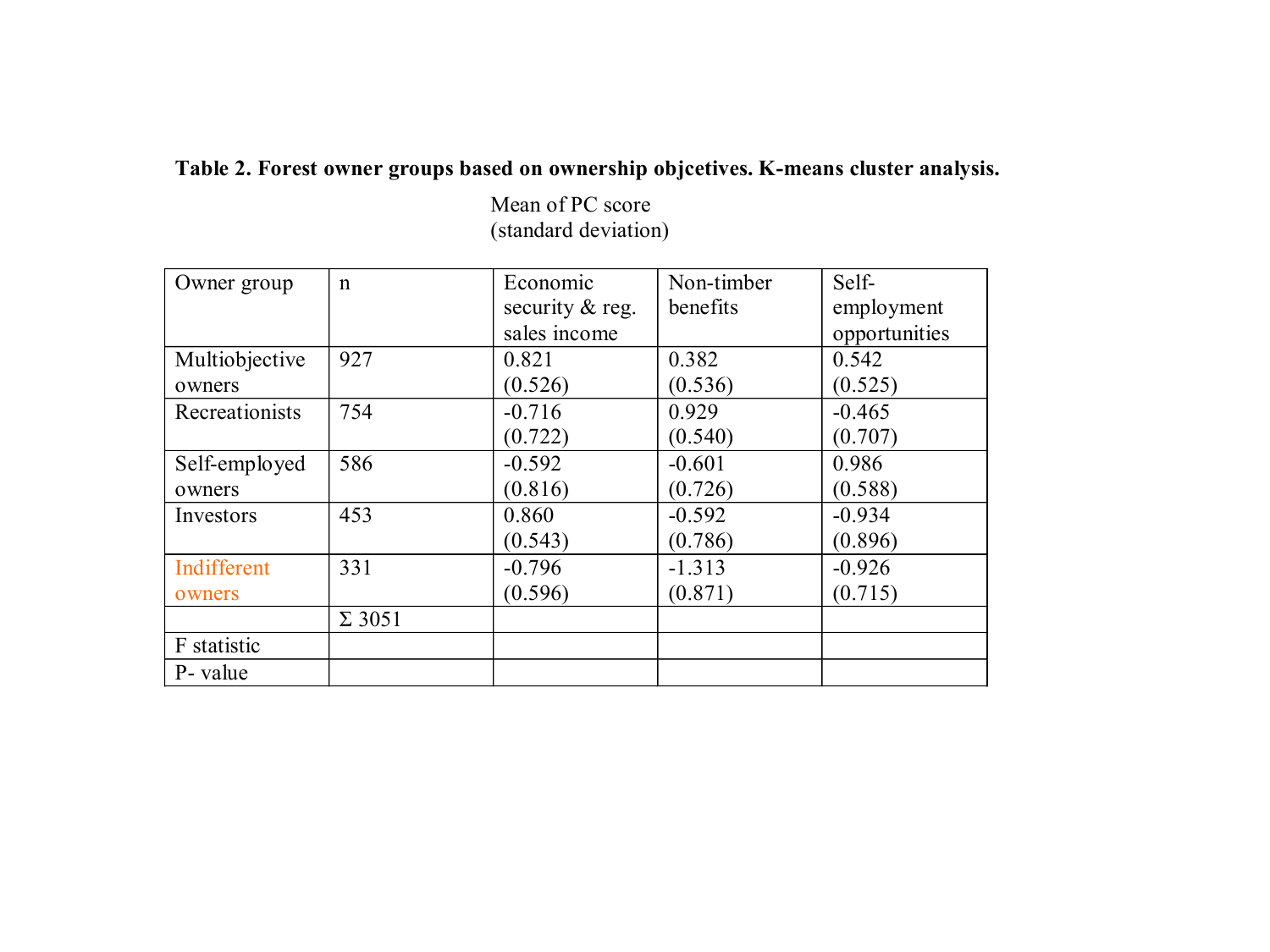Elasticities of continuous variables **<sup>a</sup>** significant at 1%, **<sup>b</sup>** significant at 5% and **<sup>c</sup>** significant at 10%)**.**

|            | <b>Heteroscedastic</b><br><b>Ihs tobit</b> |                       | <b>Standard</b><br>tobit |                      |                    |             |
|------------|--------------------------------------------|-----------------------|--------------------------|----------------------|--------------------|-------------|
| Variable*  | <b>Prob</b>                                | <b>Uncond</b>         | Cond                     | <b>Prob</b>          | <b>Uncond</b>      | Cond        |
| Price      | $1.570^{a}$                                | $1.253^{a}$           | $-0.317$                 | $1.590^a$            | 2.071 <sup>a</sup> | $0.481^{a}$ |
|            | (0.141)                                    | (0.324)               | (0.277)                  | (0.156)              | (0.202)            | (0.046)     |
| Age        | $-0.168^{b}$                               | $0.429^{b}$           | $0.597$ <sup>a</sup>     | $-0.040$             | $-0.053$           | $-0.012$    |
|            | (0.075)                                    | (0.169)               | (0.136)                  | (0.088)              | (0.114)            | (0.026)     |
| Income     | 0.033                                      | $0.210^{a}$           | $0.177^a$                | $0.053^{b}$          | 0.069 <sup>b</sup> | $0.016^{b}$ |
|            | (0.021)                                    | (0.040)               | (0.051)                  | (0.023)              | (0.029)            | (0.007)     |
| Regen.     | 0.140                                      | $1.247$ <sup>a</sup>  | 1.387a                   | $0.399$ <sup>a</sup> | $0.519^{a}$        | $0.121^{a}$ |
| costs      | (0.103)                                    | (0.187)               | (0.234)                  | (0.120)              | (0.157)            | (0.036)     |
| Fores land | $-0.046^a$                                 | $-0.280$ <sup>a</sup> | $-0.326$ <sup>a</sup>    | $0.112^a$            | $0.146^a$          | $0.034^{a}$ |
| area       | (0.011)                                    | (0.023)               | (0.033)                  | (0.015)              | (0.020)            | (0.005)     |
| Timber     | $0.291$ <sup>a</sup>                       | $0.449^{\rm a}$       | $0.158^{a}$              | $0.295^{\text{a}}$   | $0.384^{a}$        | $0.089^{a}$ |
| volume     | (0.055)                                    | (0.085)               | (0.030)                  | (0.062)              | (0.081)            | (0.019)     |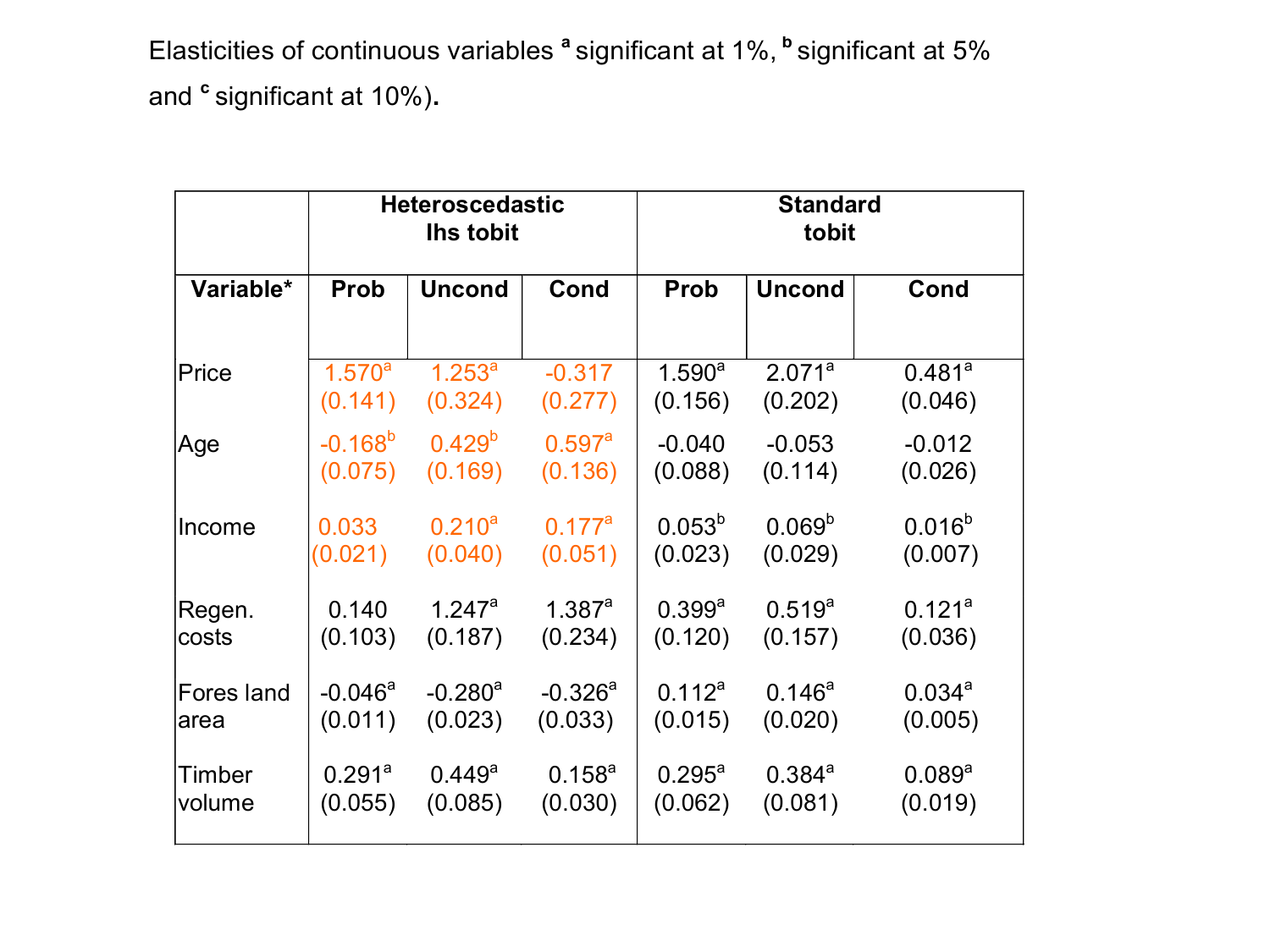

See also Lindroos, 2004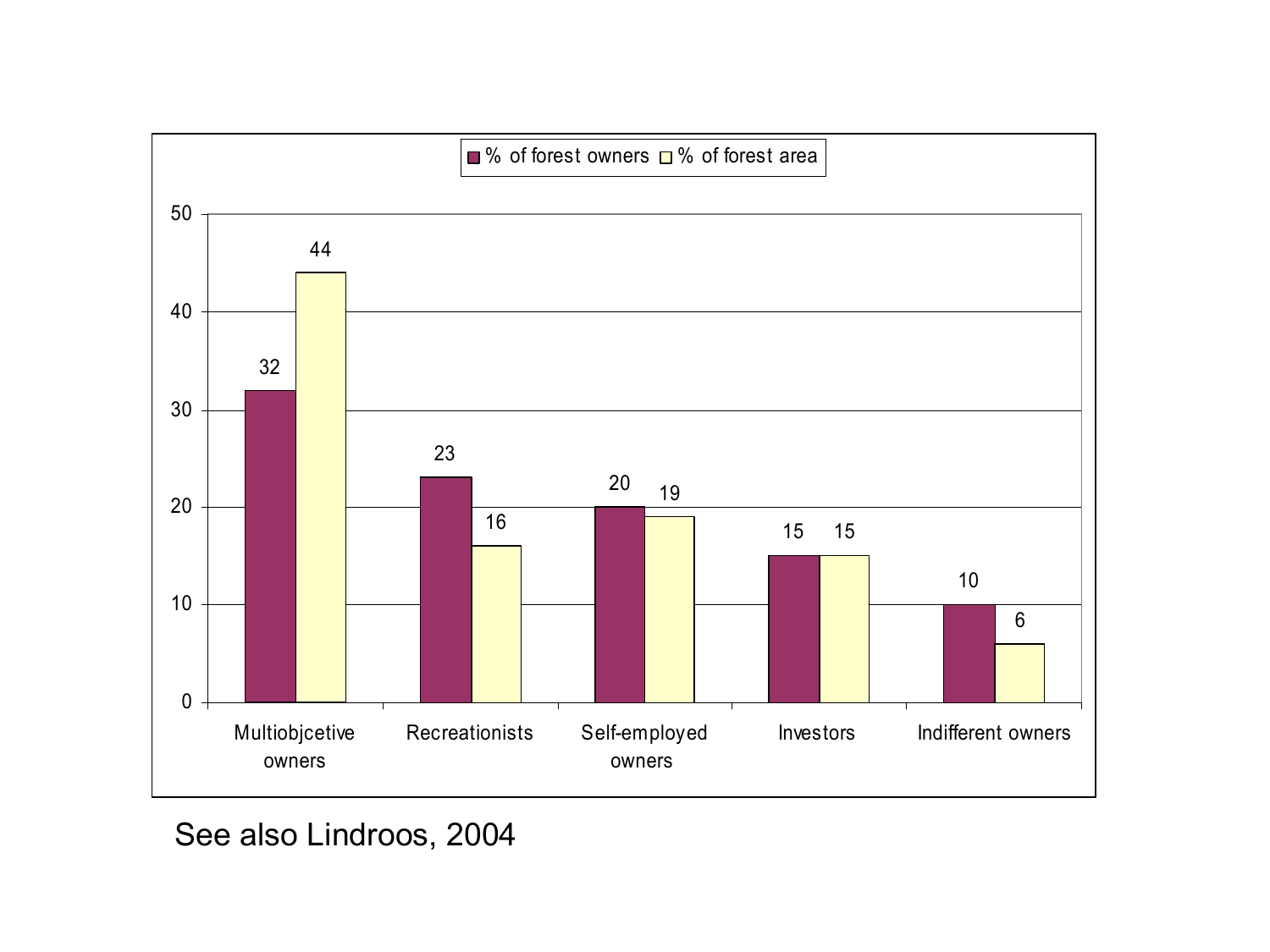Average discrete effects ( $a$  significant at 1%,  $b$  significant at 5% and  $c$ significant at 10%).

|                     |                    | Heteroscedastic<br>Ihs het. Tobit |                       |                       | <b>Standard</b><br><b>Tobit</b> |                       |  |
|---------------------|--------------------|-----------------------------------|-----------------------|-----------------------|---------------------------------|-----------------------|--|
| Variable*           | Prob               | <b>Uncond</b>                     | Cond                  | Prob                  | <b>Uncond</b>                   | Cond                  |  |
| $f \text{armer}_i$  | 0.072 <sup>a</sup> | $1.313^{a}$                       | $1.745^a$             | 0.047a                | $1.060^a$                       | $1.048^a$             |  |
|                     | (0.010)            | (0.203)                           | (0.268)               | (0.011)               | (0.246)                         | (0.237)               |  |
| $\mathit{tax}_i$    | 0.069 <sup>a</sup> | $1.238^{a}$                       | 1.663 <sup>a</sup>    | $0.082^a$             | $1.884^{a}$                     | $1.855^a$             |  |
|                     | (0.009)            | (0.170)                           | (0.231)               | (0.009)               | (0.215)                         | (0.205)               |  |
| $Invi(ref.multiob-$ | $-0.053^{\circ}$   | $-0.858$ <sup>a</sup>             | $-1.223$ <sup>a</sup> | $-0.049$ <sup>a</sup> | $-1.064^a$                      | $-1.127$ <sup>a</sup> |  |
| jective owners      |                    | $(0.012)$ $(0.184)$               | (0.277)               | (0.012)               | (0.248)                         | (0.276)               |  |
| $Recr_i$            |                    | $-0.122^a$ $-1.905^a$             | $-2.804$ <sup>a</sup> | $-0.077$ <sup>a</sup> | -1.651 $^{\circ}$               | $-1.769$ <sup>a</sup> |  |
|                     |                    | $(0.011)$ $(0.178)$               | (0.292)               | (0.011)               | (0.233)                         | (0.265)               |  |
| empl <sub>i</sub>   | $-0.013$           | $-0.216$                          | $-0.298$              | 0.000                 | 0.005                           | 0.005                 |  |
|                     | (0.010)            | (0.176)                           | (0.245)               | (0.011)               | (0.252)                         | (0.255)               |  |
| indiff <sub>i</sub> | $-0.133^a$         | $-1.938^{a}$                      | $-3.013^a$            | $-0.092$ <sup>a</sup> | $-1.909^a$                      | $-2.150^a$            |  |
|                     | (0.014)            | (0.191)                           | (0.349)               | (0.014)               | (0.277)                         | (0.353)               |  |

\*Prob=change in probability between belonging to group (e.g., *farmeri*=1) and not belonging (e.g., *farmeri*=0), Uncond= change in unconditional mean, and Cond= change in conditional mean  $m^3/ha/y$  harvest respectively, other variables measured at their means.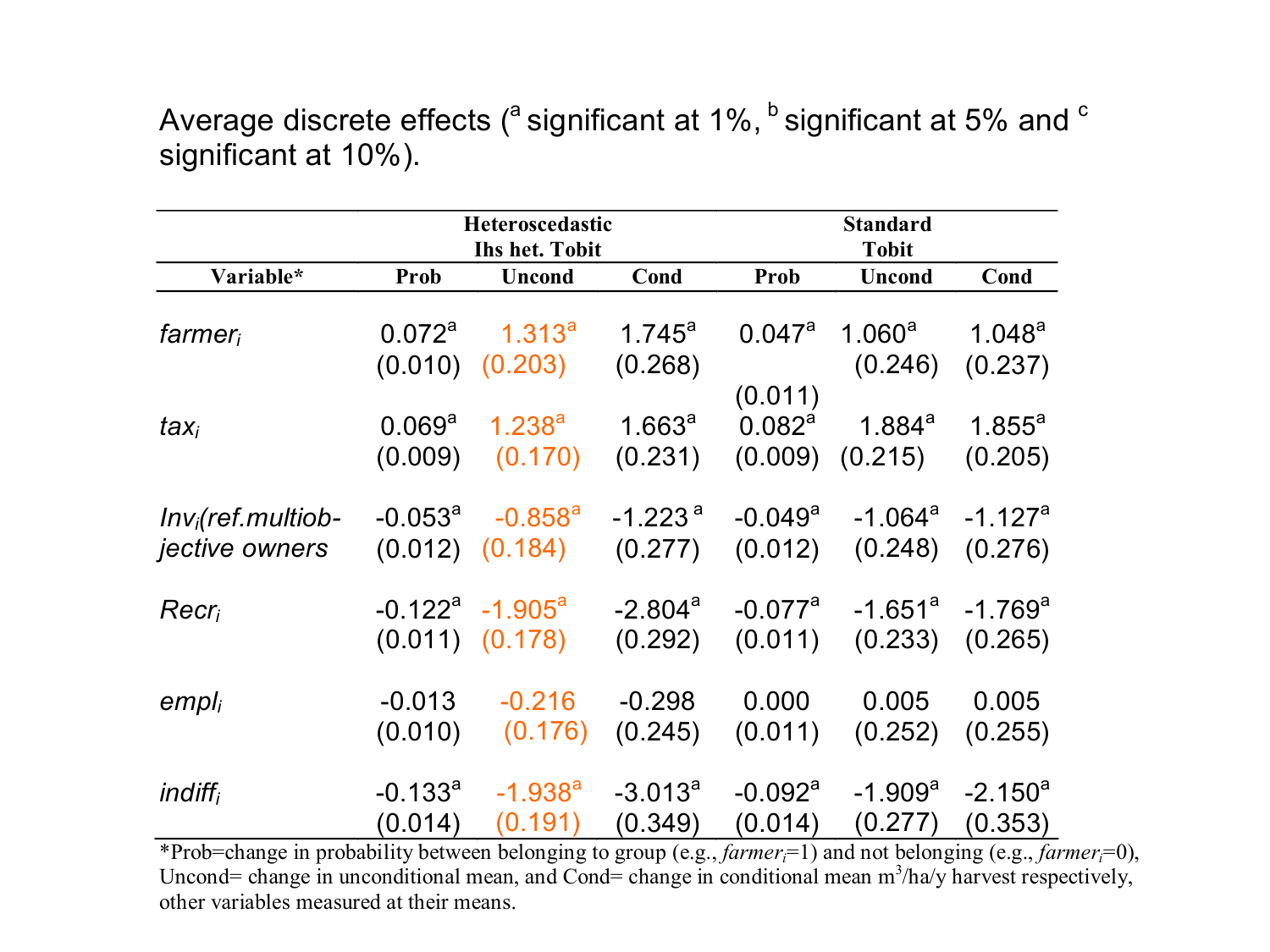#### *Continuous time Faustmann model*

• Timber supply  $h(t)=h(t)(p, p, r, w, Z)$ 

Long run,  $p$ , and short run,  $\dot{p}$ , price elasticities of timber supply, 1995-1998, survey data, ca 1800 forest owners in Finland (Favada et al. 2006, Favada et al. 2006)

|                           |                 | <b>Heteroscedastic</b><br><b>IHS</b> tobit |            |
|---------------------------|-----------------|--------------------------------------------|------------|
| <b>Variable</b>           | Prob*           | <b>Uncond</b>                              | Cond       |
| Timber price, $p$ ,       | $0.982^{b}$     | 0,107                                      | $-0.875$ ° |
| (cross-section)           | (0.411)         | (0.659)                                    | (0.470)    |
| Timber price, $\dot{p}$ , | $1,570^{\rm a}$ | $1,253^a$                                  | $-0,225$   |
| (cross-time)              | (0,141)         | (0, 324)                                   | (0,277)    |

Prob=probability of harvest, Uncond=mean annual per hectare harvest for all observations, Cond.=mean harvest for observations with positive harvest a, b, c, sinificant at 1%, 5%, 10% risk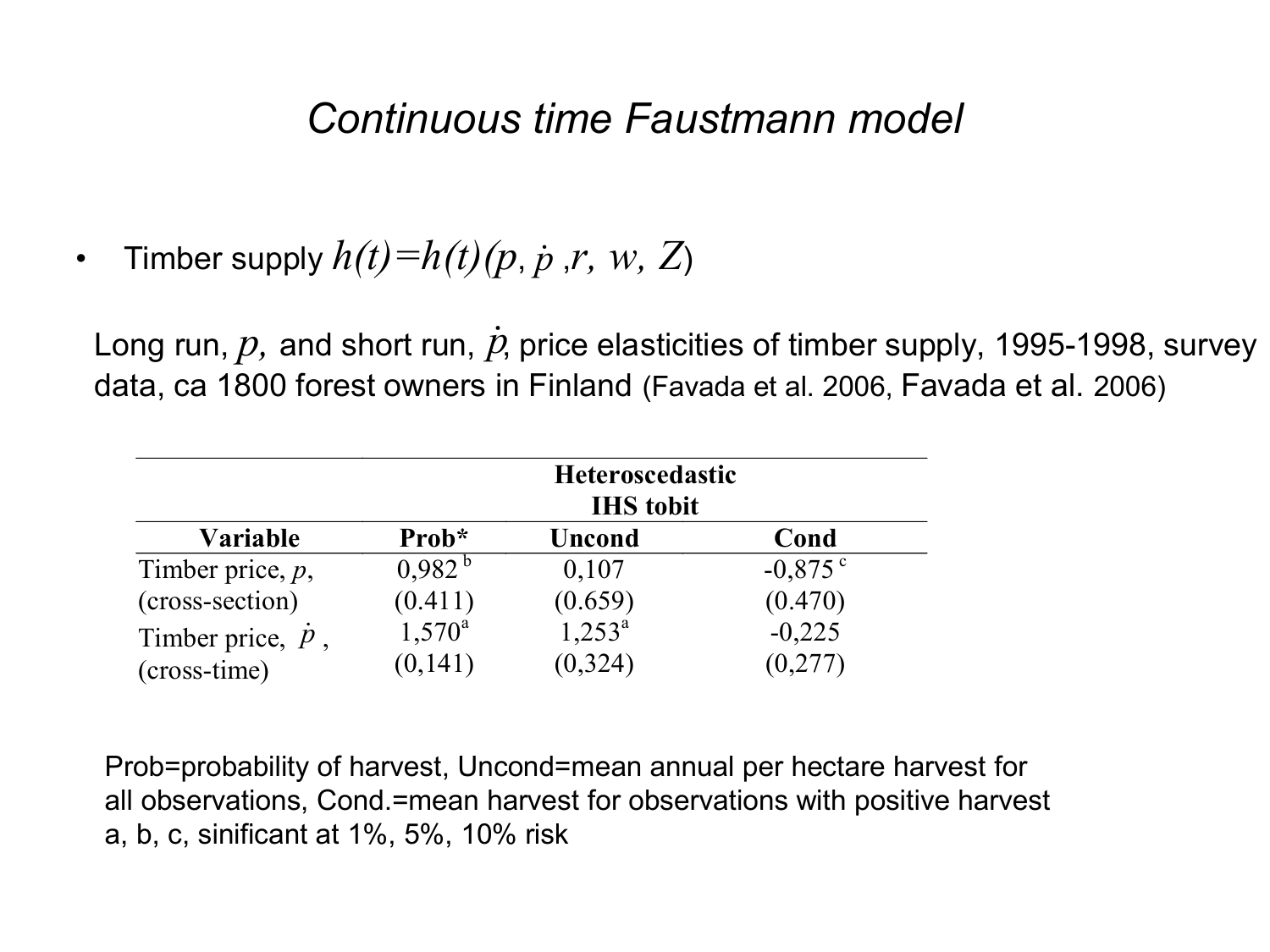# Conclusions

- In the long run, the rotation model cannot be rejected:
	- In regions with higher prices shorter rotation are used with smaller annual per hectare harvests of those in the market (scaled with 60-100 age class hectares).
	- The effect on mean (unconditional) annual harvest of regional price not significant statistically